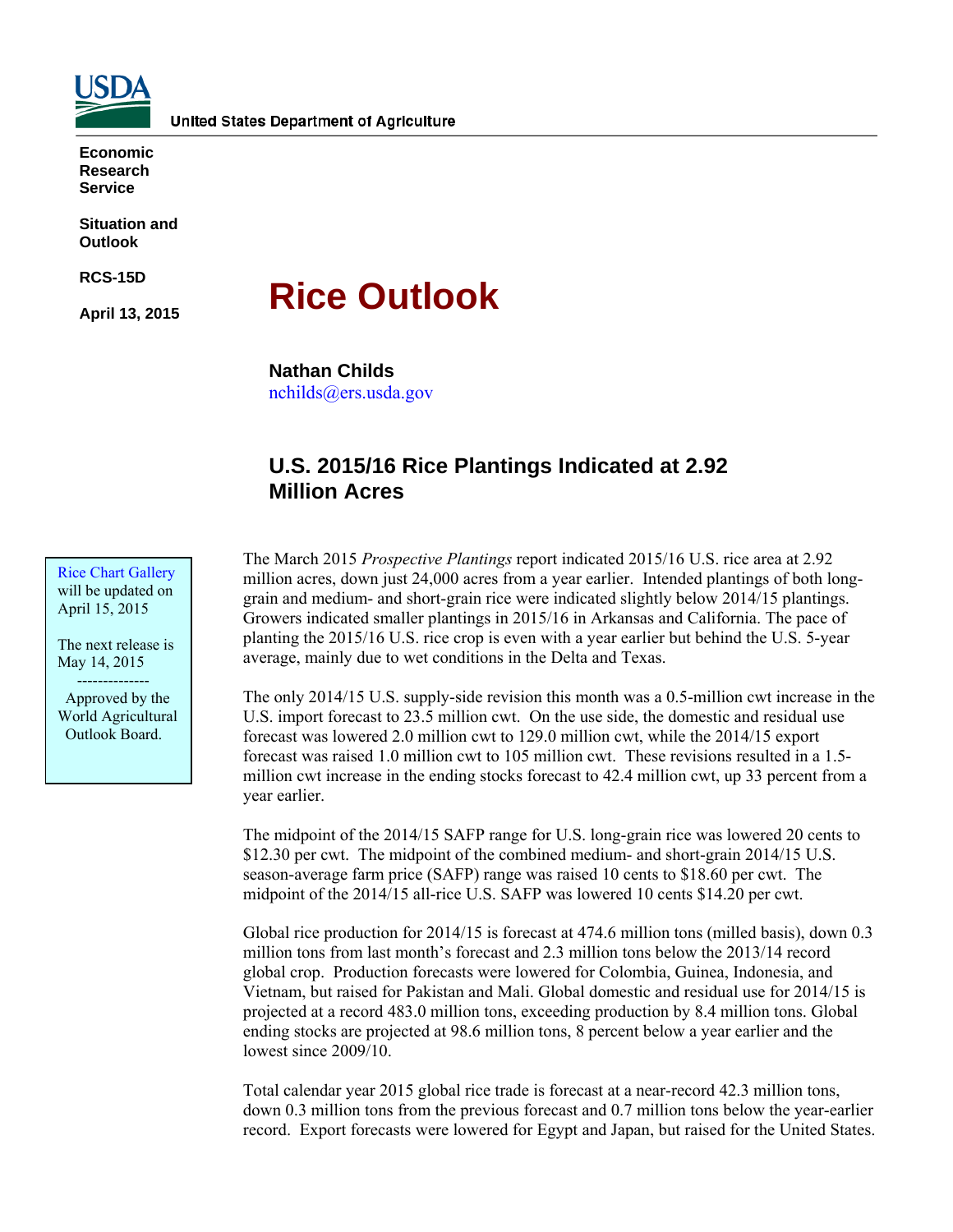Prices for most grades of Thailand's regular-milled white rice have declined 2-3 percent from a month earlier, largely due to expectations of large sales of Government stocks and a weaker baht. Price quotes from Vietnam have decreased slightly over the past month, with new sales slow. U.S. prices for long-grain milled-rice are unchanged from a month earlier. Price quotes for package-quality California medium-grain milled-rice (bulk) for domestic sales to processors and repackagers have declined.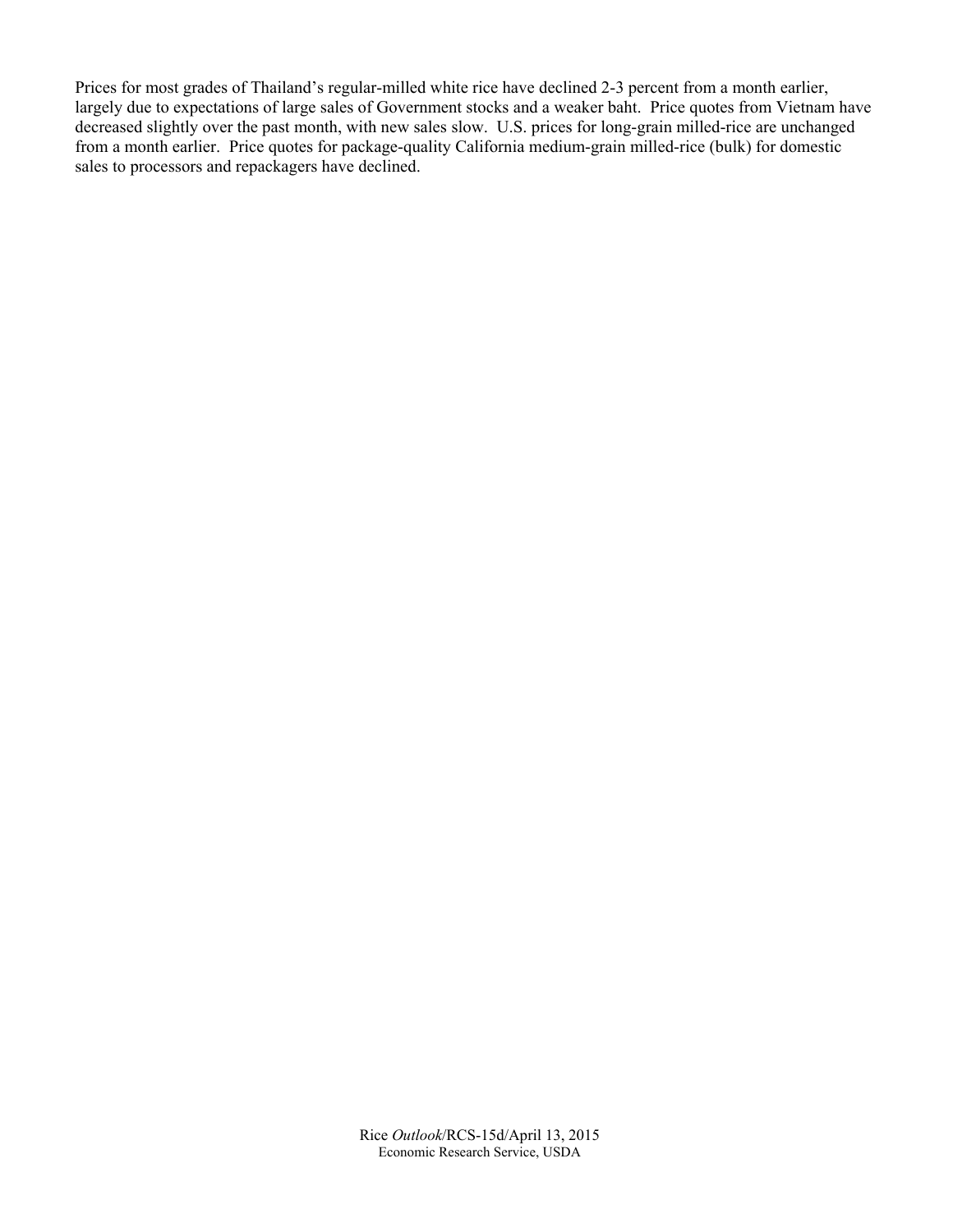# **Domestic Outlook**

#### *U.S. 2015/16 Rice Area Indicated at 2.92 Million Acres*

The March 2015 *Prospective Plantings* report indicated 2015/16 U.S. rice area at 2.92 million acres, down just 24,000 acres from a year earlier. Total plantings are indicated nearly unchanged from a year earlier in the South. U.S. long-grain plantings are indicated at 2.20 million acres, down 10,000 acres from 2014/15, with Arkansas accounting for almost all of the intended decline. Long-grain plantings were indicated higher in the remaining Southern rice-growing States. Virtually all long-grain rice is grown in the South.

Combined medium- and short-grain plantings in 2015/16 are indicated at 718,000 acres, a decline of 14,000 acres from a year earlier, with another year of smaller plantings in California more than offsetting a slight expansion in medium- and short-grain plantings in the South. The intended area decline in California is the result of another year of water restrictions caused by continued drought and low reservoir levels. Expansion in Southern medium-grain plantings is based on higher returns for medium-grain than long-grain rice and expected tighter supplies of California medium-grain rice.

Growers in Arkansas indicated 2015/16 total rice plantings at 1.44 million acres, down 45,000 acres from a year earlier. A 50,000-acre intended reduction in longgrain Arkansas' plantings to 1.22 million acres more than offset a slight expansion in Arkansas' medium-grain plantings. Arkansas typically accounts for 70-80 percent of Southern medium-grain area. In nearby Missouri, 2015/16 rice plantings are indicated at 225,000 acres, up 9,000 acres from a year earlier and the highest since the record 253,000 acres were planted in 2010/11. Long-grain accounts for the bulk of Missouri's rice production and all of the intended 2015/16 area expansion. Mississippi's growers indicated 2015/16 rice plantings at 211,000 acres, 20,000 acres above a year earlier and the highest since 2010/11. Almost all rice grown in Mississippi is long-grain.

Rice plantings in Louisiana are indicated 480,000 acres, up 4 percent from a year earlier and the highest since 2010/11. Louisiana's long-grain area was indicated at 400,000 acres, up 2 percent from 2014/15. At 80,000 acres, intended plantings of medium-grain rice in Louisiana are up 10,000 acres from a year earlier and the highest since 1995/96. In Texas, growers indicated 2015/16 rice plantings at 150,000 acres, unchanged from a year earlier but still below levels reported prior to the enactment of water restrictions beginning in 2012/13. A slight expansion in long-grain area in Texas was offset by an intended decline in medium-grain plantings to 5,000 acres.

At 408,000 acres, intended rice plantings in California are 6 percent below a year earlier and the lowest since 1992/93. The 2015/16 intended-area decline is the result of water restrictions and resulting low reservoir levels due to the 4-year drought that caused area to decline more than 23 percent in 2014/15. Medium-grain plantings are indicated at 375,000 acres, a decline of 20,000 acres from a year earlier and the lowest since 1992/93. At 31,000 acres, California short-grain plantings are 4,000 acres below a year earlier and the smallest since 2002/03.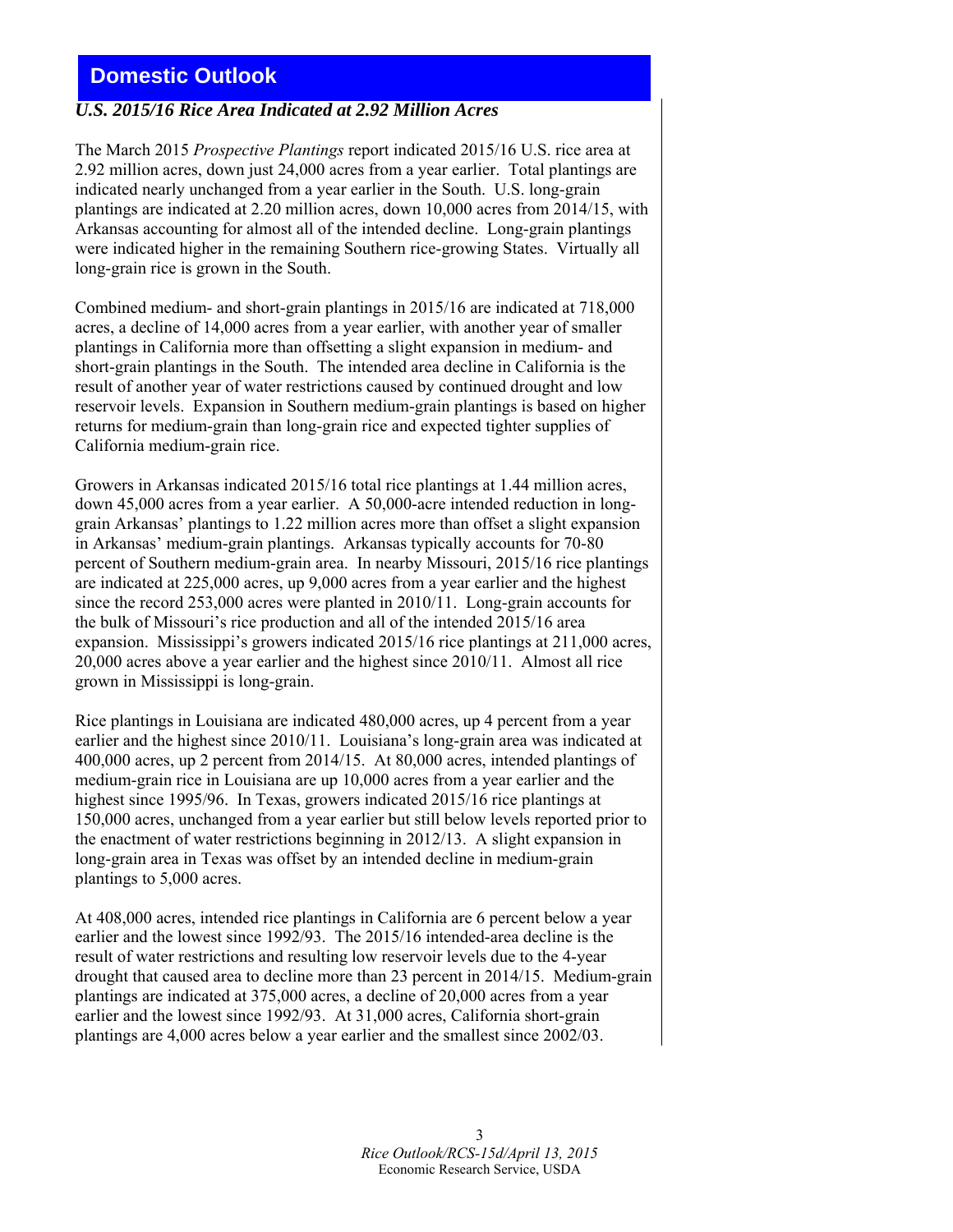Almost all U.S. short-grain rice is grown in California. At 2,000 acres, California long-grain intended plantings are half the level of a year earlier.

Indicated U.S. plantings are based on a survey of growers conducted by USDA's National Agricultural Statistics Service in early March. Actual plantings may differ from reported intentions. The first survey of actual plantings of the 2015/16 crop will be conducted in early June and reported in the Acreage report to be released on June 30, 2015.

## *Wet Conditions, Slow Planting in Delta and Texas*

The pace of planting the 2015/16 U.S. rice crop is even with a year earlier but behind the U.S. 5-year average. For the week ending April 5, 14 percent of the U.S. 2015/16 rice crop was reported planted, unchanged from a year earlier but behind the U.S. 5-year average of 18 percent. In Arkansas, just 6 percent of the crop was reported planted by April 5, nearly the same as a year earlier but well below the State's 5-year average of 13 percent. The slower planting pace this year has been due to excessive rainfall this spring. In nearby Missouri, none of the 2015/16 rice crop was reported planted by April 5, compared with 2 percent a year earlier and the State's 5-year average of 7 percent. The slower pace was also due to rain. Mississippi's 2015/16 rice crop was reported 9 percent planted, 4 percentage points ahead of last year but slightly below the 5-year average of 10 percent.

Plantings were farther along in the Gulf Coast States. In Louisiana, 63 percent of the 2015/16 rice crop was reported planted by April 5, ahead of last year's pace of 52 percent and 7 percentage points ahead of the State's 5-year average. Conditions in Louisiana have been favorable for planting rice this year. The Texas 2015/16 rice crop was reported 21 percent planted by April 5, behind 35 percent a year ago and well behind the State's 5-year average of 47 percent. The slower pace is the result of excessive rains and wet fields. Early planting is needed for Texas growers to harvest a ratoon crop—a partial second crop grown late in the season from the stubble remaining in the field after the first crop harvest. Planting has not yet begun in California, typical for the State this early in the year.

For the week ending April 5, 3 percent of the U.S. rice crop had emerged, 1 percentage point behind the U.S. 5-year average. Louisiana was the only State reporting emergence of the 2015/16 rice crop, with 17 percent of its 2015/16 rice crop reported emerged by April 5, well ahead of the State's 5-year average of 11 percent. Emergence typically begins in the first week of April in the South.

# *U.S. 2014/15 Import Forecast Raised to 23.5 Million Cwt*

The only supply-side revision this month was a 0.5-million cwt increase in the 2014/15 U.S. import forecast to 23.5 million cwt, 2 percent above a year earlier and the second highest on record. The upward revision was based on larger than expected imports of rice from Thailand in February. At 56,651 tons, U.S. imports of Thailand's rice in February were the highest since May 2014 and were 63 percent above a month earlier. Thailand supplies about 60 percent of total U.S. rice imports, with its premium jasmine rice, an aromatic, accounting for most of these purchases.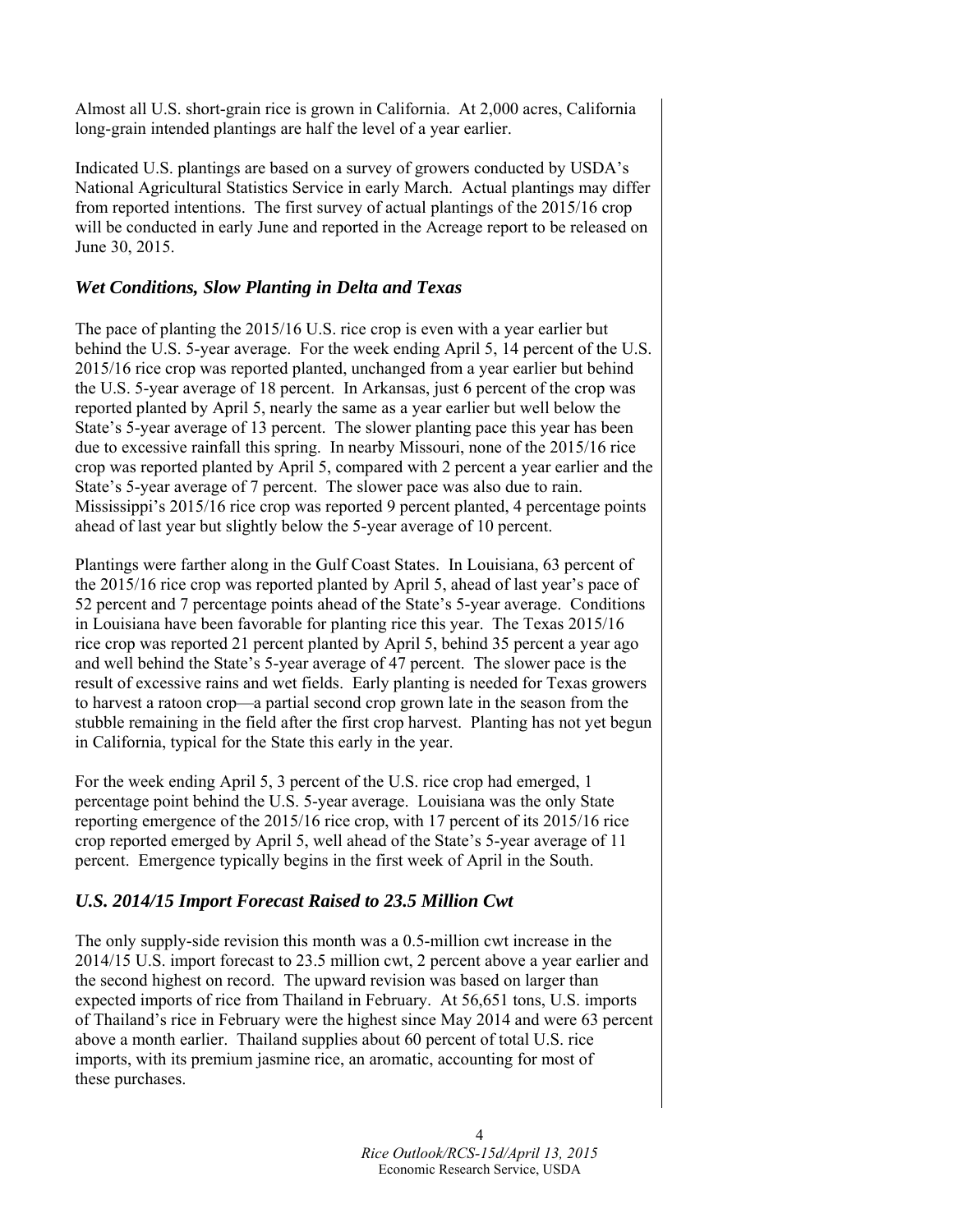Long-grain accounted for all of the upward revision in imports. At 20.0 million cwt, U.S. 2014/15 long-grain rice imports are projected to be 2 percent above a year earlier and the highest on the record. Most U.S. long-grain rice imports are aromatics from India, Pakistan, and Thailand, with Thailand the largest supplier. In some years, Vietnam supplies brokens to the United States.

Medium- and short-grain imports remain projected at 3.5 million cwt, nearly unchanged from 2013/14. Similarly to 2013/14, the U.S. has imported brokens from Australia, taking about 21,000 tons in December 2014 compared with about 28,000 tons in November 2013. These shipments of Australian brokens are included in the medium- and short-grain import estimates. Australia is a major exporter of medium- and short-grain rice. Thailand typically supplies about 2 million cwt of specialty rice classified as medium- and short-grain rice each year to the United States. Italy ships a much smaller amount of Arborio rice to the United States each year.

All-rice beginning stocks for 2014/15 remain estimated at 31.8 million cwt, 13 percent below a year earlier. The 2014/15 long-grain carryin remains estimated at 16.2 million cwt, 26 percent smaller than a year earlier. The medium- and shortgrain carryin remains estimated at 13.3 million cwt, 9 percent larger than a year earlier. Stocks of brokens, included in estimates of total supply and total stocks, are not included in supplies or stocks by class.

The 2014/15 U.S. rice crop remains estimated at 221.0 million cwt (hundredweight, rough basis), 16 percent above a year earlier. The bumper crop is the result of an 18-percent increase in harvested area to 2.92 million acres. The average U.S. yield of 7,572 pounds per acre is 122 pounds below a year earlier, but still the second highest on record. By class, 2014/15 long-grain production remains estimated at 162.4 million cwt, 23 percent above a year earlier. Combined medium- and shortgrain production remains estimated at 58.7 million cwt, 1 percent larger than a year earlier, with the South accounting for all of the increase.

Total U.S. supplies of rice in 2014/15 are projected at 276.4 million cwt, up 0.5 million cwt from last month's forecast and 11 percent higher than a year earlier. These are the largest total U.S. rice supplies since the 2010/11 record of 297.9 million cwt. In 2014/15, a much larger crop and slightly higher imports more than offsets a smaller carryin. Long-grain supplies are projected at 198.6 million cwt, up 0.5 million cwt from last month's forecast and 15 percent above a year earlier. Medium- and short-grain total supplies in 2014/15 remain projected at 75.5 million cwt, 2 percent above a year earlier, mostly due to a larger carryin.

## *U.S. 2014/15 Long-Grain Export Forecast Raised 1.0 Million Cwt to 73.0 Million Cwt*

Total use of U.S. rice in 2014/15 is projected at 234.0 million cwt, down 1.0 million cwt from last month's forecast but 7.5 percent larger than a year earlier. This month, a reduction in total domestic and residual use more than offset a higher export forecast. Both total domestic use (including a residual component) and exports are projected to be larger in 2014/15 than a year earlier. Total long-grain use in 2014/15 remains projected at 171.0 million cwt, 9 percent larger than a year earlier. Combined medium- and short-grain rice total use is projected at 63.0

> 5 *Rice Outlook/RCS-15d/April 13, 2015*  Economic Research Service, USDA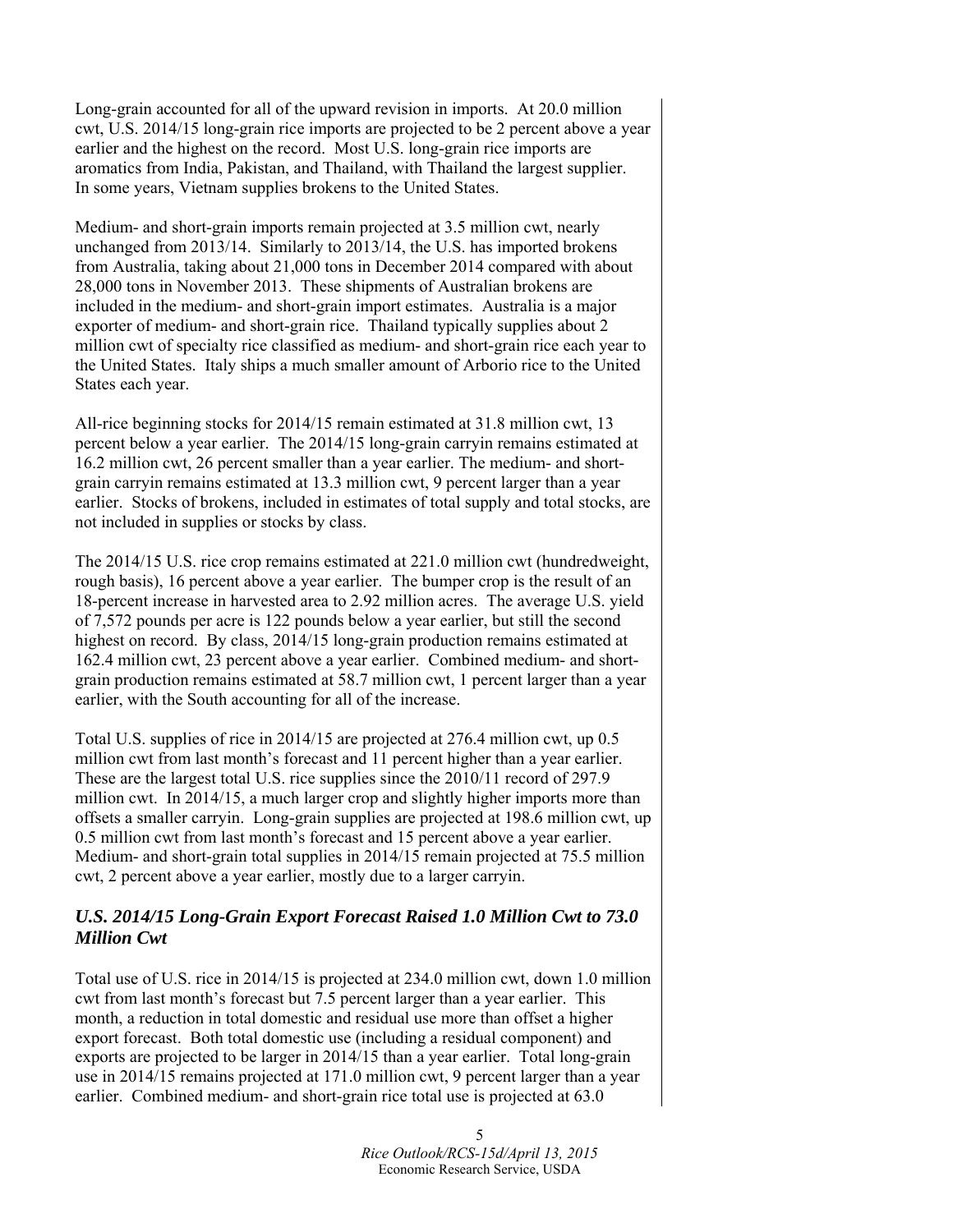million cwt, down 1.0 million cwt from last month's forecast but still 4 percent higher than a year earlier.

Total domestic and residual use of all rice in 2014/15 is projected at 129.0 million cwt, 2.0 million cwt below last month's forecast but still 3 percent larger than a year earlier. This month's downward revision in the U.S. domestic and residual forecast was based on total use implied from the March Rice Stocks report. U.S. rice stocks on March 1 of 120.8 million cwt (combined milled- and rough-rice stocks on a rough basis) were higher than expected, with stocks 24 percent above a year earlier and the highest since 2011. The implied all-rice domestic and residual use for December 2014 - February 2015 was down 8 percent from the previous market year, and 5 percent below the previous 4-year average.

On an annual basis, the higher domestic and residual use forecast for 2014/15 is mainly based on the larger crop. Long-grain domestic and residual use is projected at 98.0 million cwt, down 1.0 million cwt from last month's forecast but still 3 percent above a year earlier. Combined medium- and short-grain domestic and residual use is forecast at 31.0 million cwt, also down 1.0 million cwt from last month's forecast but still 5 percent larger than a year earlier.

Total U.S. rice exports in 2014/15 are projected at 105.0 million cwt, up 1.0 million cwt from last month's forecast and 13 percent larger than a year earlier. This month's upward revision was based on stronger than expected sales to Latin America, the largest market for U.S. rice. The year-to-year increase in U.S. exports projected for 2014/15 is primarily based on larger U.S. supplies and expectations that more competitive U.S. prices will increase sales to major markets in Latin America and the Middle East.

U.S. 2014/15 long-grain exports are projected at 73.0 million cwt, up 1.0 million from last month's forecast and 18 percent above a year earlier. Through April 2, U.S. commercial exports and outstanding sales of long-grain were ahead of a year earlier to the Caribbean and South America, with Colombia and Venezuela accounting for most of the year-to-year increase.

The Latin America is the largest export market for U.S. long-grain rice, typically accounting for two-thirds of U.S. long-grain shipments, with rough-rice accounting for the bulk of U.S. shipments to the Latin America. The major Asian rice exporters do not ship rough rice out of the region and ship milled rice mostly within Asia and to Africa and the Middle East. The Middle East and Canada are the next largest markets for U.S. long-grain rice, taking almost exclusively milled-rice from the United States. The United States typically faces its strongest competition with Asian exporters in the Middle East.

Combined medium- and short-grain U.S. exports in 2014/15 remain projected at 32.0 million cwt, 7 percent larger than a year earlier. Northeast Asia and the Middle East (including North Africa) account for the bulk of U.S. medium- and short-grain exports, with Northeast Asia—Japan, South Korea, and Taiwan typically taking almost two-thirds of total U.S. medium- and short-grain exports. These annual Northeast Asia sales typically begin in late September and are all the result of agreements under the World Trade Organization. Through April 2, commercial exports and outstanding sales were ahead of a year earlier to Japan, South Korea, and Taiwan, with outstanding sales to Japan at almost 245,000 tons.

> *Rice Outlook/RCS-15d/April 13, 2015*  Economic Research Service, USDA

6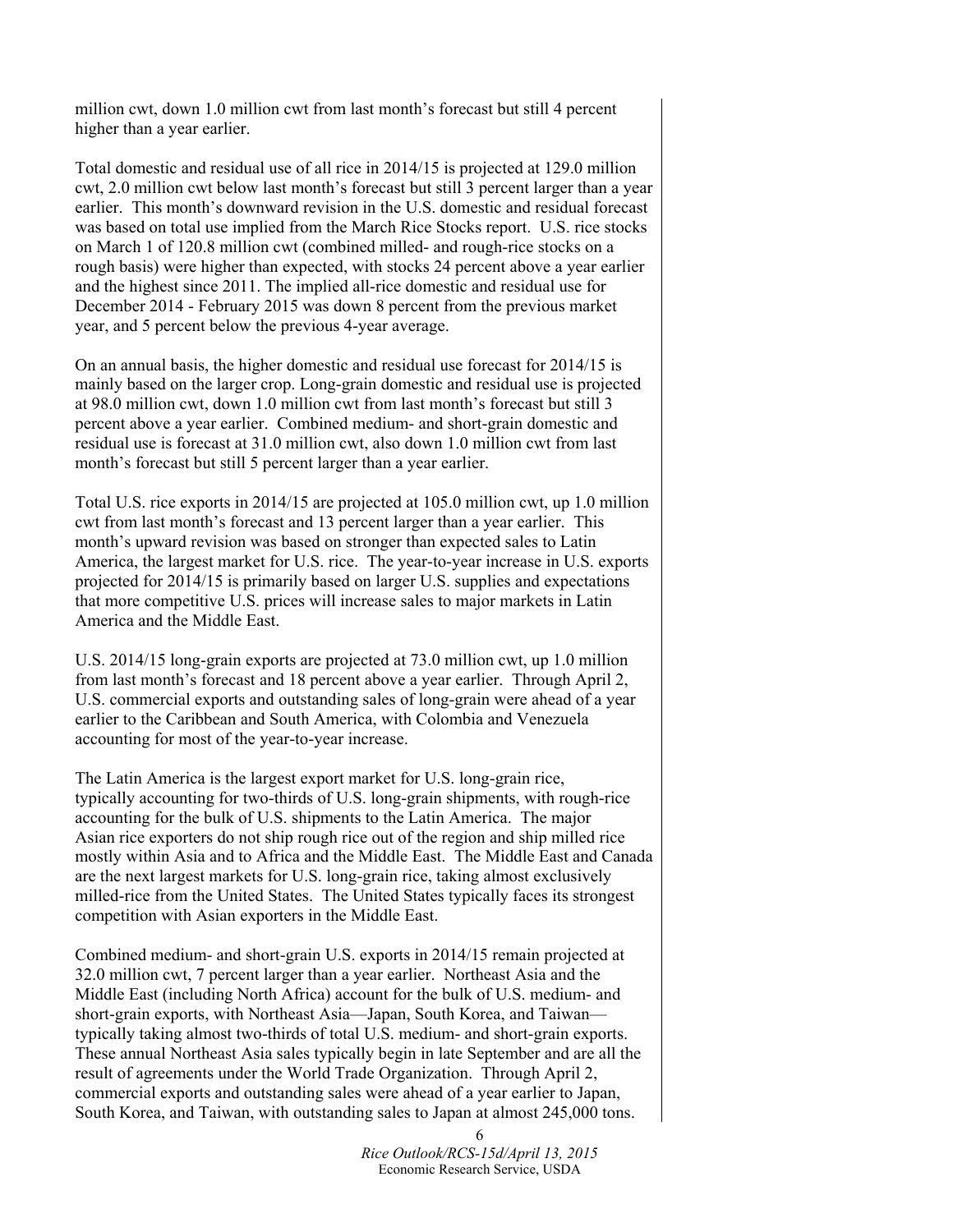Except for Northeast Asia, there have been few sales of U.S. medium- and shortgrain rice over the past month.

By type, U.S. rough-rice exports remain projected at 35.0 million cwt, up 22 percent from a year earlier. Through April 2, U.S. commercial sales and shipments of rough-rice were ahead of a year earlier to Colombia and Venezuela. In contrast, rough-rice shipments and outstanding sales to Mexico—the largest market for U.S. rough-rice—were 13 percent behind a year earlier for the week ending April 2. Long-grain accounts for the bulk of U.S. rough-rice exports, with Latin America the top regional market. Southern long-grain accounts for nearly all of the U.S. roughrice shipments to Latin America. Turkey and Libya account for most U.S. mediumand short-grain rough-rice exports. Mexico imports a small amount of U.S. medium- and short-grain rough-rice.

Combined milled- and brown-rice exports (on a rough basis) are projected at 70.0 million cwt, up 1.0 million cwt from last month's forecast and 9 percent larger than a year earlier. Through April 2, combined U.S. exports and sales of milled rice were ahead of a year earlier to the Caribbean, South America, Mexico, and Northeast Asia; but behind last year's pace to Turkey and Sub-Saharan Africa. The expected increase in 2014/15 in U.S. milled-rice exports is based on lower U.S. prices, a much smaller U.S. price difference over Asian competitors, and larger U.S. supplies.

Through April 2, combined commercial exports and outstanding sales of all rice reported in the weekly *U.S. Export Sales* totaled 2.83 million tons (product-weight), 9 percent larger than a year earlier. Commercial exports were 3 percent behind a year earlier, while outstanding commercial sales were 55 percent ahead of a year earlier. There were substantial differences in sales and shipments by class and type.

At 1.072 million tons, U.S. long-grain rough-rice outstanding commercial sales and shipments were 19 percent ahead of a year earlier for the week ending April 2, with shipments 14-percent ahead and outstanding sales 34-percent ahead. Venezuela accounts for most of the year-to-year increase. Combined shipments and outstanding sales of long-grain rough-rice were also ahead of a year earlier to Costa Rica and Colombia. In contrast, commercial shipments and sales of long-grain rough-rice to Mexico were 11 percent behind a year earlier.

Medium- and short-grain U.S. rough-rice exports and outstanding sales of 210,600 tons were 7 percent behind a year earlier for the week ending April 2. Sales of medium- and short-grain rough-rice have been quite small since late December; shipments have been light since mid-January. Turkey is the largest buyer of U.S. medium- and short-grain rough-rice. Libya is the second largest market for U.S. medium- and short-grain rough-rice exports. Combined shipments and outstanding sales to Libya were 38 percent behind a year earlier for the week ending April 2.

Long-grain milled-rice commercial exports and sales totaled 857,300 tons for the week ending April 2 and were up 15 percent from a year earlier. Combined sales and shipments were ahead of a year earlier to Iraq, Colombia, and Haiti. In contrast, medium- and short-grain milled-rice exports and outstanding sales of 625,300 tons were 4 percent behind a year earlier for the week ending April 2. Shipments were 32 percent behind last year's pace, while outstanding sales were 79 percent ahead.

> 7 *Rice Outlook/RCS-15d/April 13, 2015*  Economic Research Service, USDA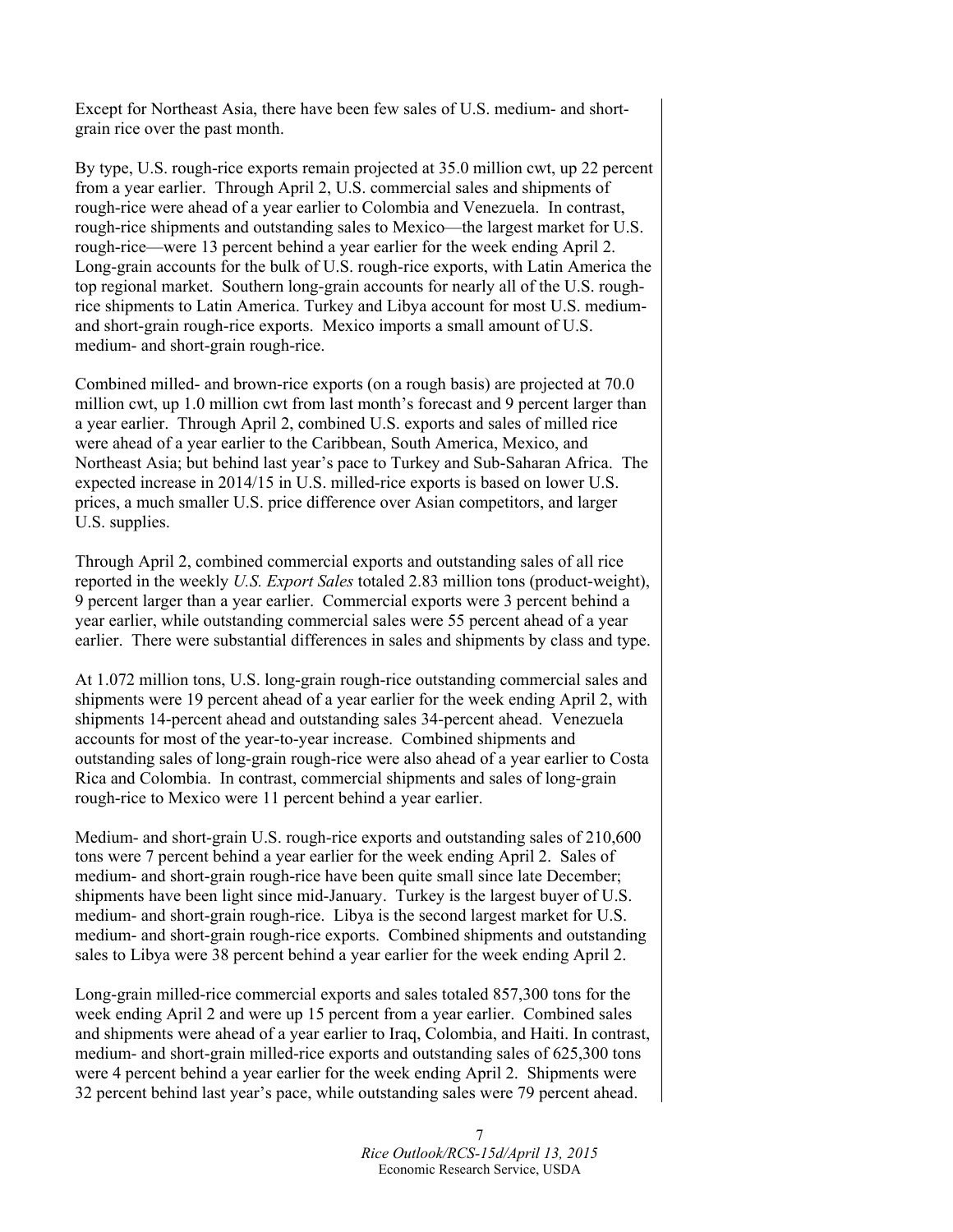Commercial sales and shipments of medium- and short-grain milled rice were behind a year earlier to the Mediterranean, but were ahead to Northeast Asia.

## *March 1, 2015, U.S. Rice stocks Up 24 Percent from a Year Earlier*

Based on data from the March *Rice Stocks* report, U.S. rice stocks (combined milled- and rough-rice stocks on a rough-rice basis) are estimated at 120.8 million cwt, 23.6 million cwt above a year earlier. Long-grain stocks on March 1 are estimated at 74.0 million cwt, 24 percent above a year earlier. Combined mediumand short-grain stocks on March 1 are estimated at 42.9 million cwt, an increase of 22 percent from a year earlier. More than three-fourths of all medium- and shortgrain U.S. rice stocks on March 1 were in California. Stocks of broken kernel rice—not reported by grain length—on March 1 are estimated at 3.9 million cwt, an increase of 49 percent from a year earlier.

Rice stocks on March 1, 2015 were larger than a year earlier in all reported States except Texas, the only Southern State to report a production decline in 2014/15. Arkansas accounted for 30 percent of all U.S. rice stocks on March 1, 2015. At 56.8 million cwt, rice stocks (rough- and milled-rice stocks on a rough-basis) in Arkansas were 35 percent higher than a year earlier. California's March 1 rice stocks of 36.0 million cwt were 14 percent higher than a year earlier, despite a 22 percent decline in production from 2013/14. Some of the increase in California rice stocks was likely due to slower marketings caused by the dock workers' strike that ended in February. Louisiana's March 1 rice stocks are estimated at 12.0 million cwt, an increase of 65 percent from a year earlier. Mississippi's March 1 rice stocks of 3.6 million cwt were 62 percent larger than a year earlier. In Missouri, March 1 rice stocks are estimated at 4.5 million cwt, 36 percent larger than a year ago. At 7.4 million cwt, rice stocks in Texas on March 1 were 1 percent below a year earlier.

U.S. ending stocks of all rice in 2014/15 are projected at 42.4 million cwt, up1.5 million cwt from the previous forecast and 33 percent larger than a year earlier. These are the largest ending stocks since 2010/11. The stocks-to-use ratio is estimated at 18.1 percent, up from 14.6 percent in 2013/14. By class, the 2014/15 U.S. long-grain carryout is projected at 27.5 million cwt, up 0.5 million cwt from last month's forecast and 70 percent larger than a year earlier. Long-grain ending stocks are the highest since 2010/11. The long-grain stocks-to-use ratio is estimated at 16.1 percent, up from 10.3 percent in 2013/14. The medium- and short-grain carryout is projected at 12.5 million cwt, up 1.0 million cwt from last month's forecast but 6 percent smaller than a year earlier. The medium- and short-grain stocks-to-use ratio is estimated at 19.8 percent, down from 22.0 percent in 2013/14.

# *U.S. 2014/15 Season-Average Farm Price Forecasts Lowered for Long-Grain Rice*

The 2014/15 SAFP range for U.S. long-grain rice is projected at \$12.10-\$12.50 per cwt, down 10 cents on the low end and down 30 cents on the high end from last month's forecast. The midpoint of the 2014/15 long-grain SAFP of \$12.30 per cwt is 20 cents below last month's midpoint and well below the 2013/14 SAFP of \$15.40 per cwt. This is the lowest long-grain SAFP since 2010/11. The downward revision was based on monthly reported cash prices and marketings through

> 8 *Rice Outlook/RCS-15d/April 13, 2015*  Economic Research Service, USDA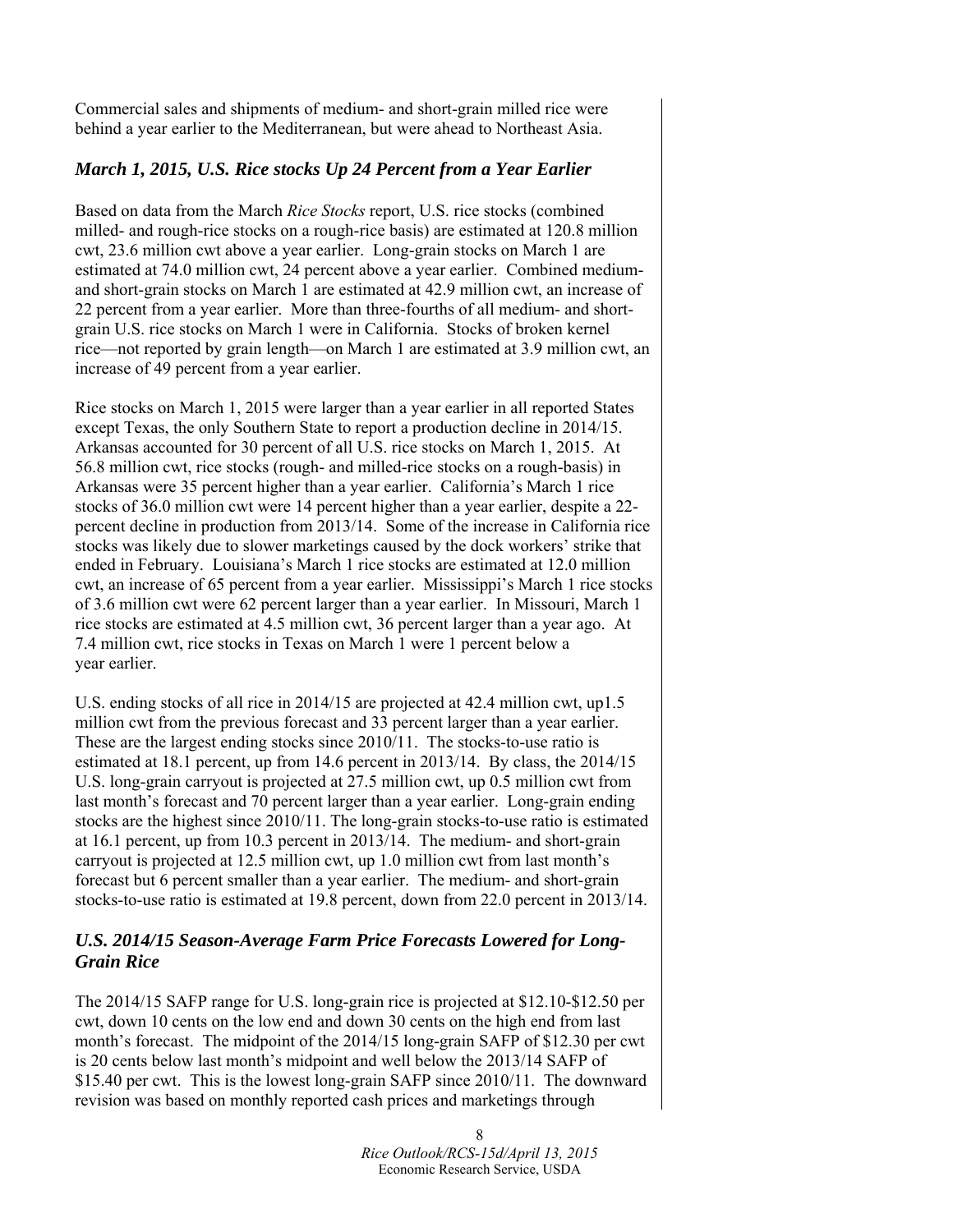February and expectations regarding prices and marketings the remainder of the market year. The expected price decline in U.S. long-grain rough-rice in 2014/15 is primarily based on larger U.S. supplies, weaker prices for other agricultural commodities, lower global trading prices, and a stronger U.S. dollar.

The combined medium- and short-grain 2014/15 U.S. season-average farm price (SAFP) range is projected at \$18.40-\$18.80 per cwt, up 30 cents on the low end but down 10 cents on the high end of last month's range. The midpoint of the 2014/15 medium- and short-grain SAFP—\$18.60 per cwt—is up 10 cents from the previous month's mid-point but 60 cents below the 2013/14 SAFP of \$19.20 per cwt. The upward revision was largely driven by higher California prices in February and expectations regarding prices and marketings the remainder of the market year.

By region, the California 2014/15 medium- and short-grain SAFP is forecast at \$20.20-\$20.60 per cwt, up 40 cents on the low end but down 20 cents on the high end of last month's forecast, with the midpoint of \$20.40 per cwt 30 cents below \$20.70 a year earlier. In 2014/15, California growers are facing greater competition from Southern medium-grain, which is priced well below rice from California. For the Other States, the 2014/15 medium- and short-grain SAFP is projected at \$14.90- \$15.30 per cwt, a tightening of 10 cents on both the high- and low-end from last month. The mid-point of \$15.10 is unchanged from last month but is below \$15.70 a year earlier. In 2014/15, Southern medium- and short-grain area expanded 110 percent from 2013/14, largely a response to a 24-percent reduction in California plantings.

The 2014/15 all-rice U.S. SAFP was lowered 20 cents on the high end to \$14.00- \$14.40 per cwt due to the lower SAFP forecasts for long-grain rice. The midpoint is 10 cents below last month's forecast and well below the \$16.30 reported for 2013/14.

In late March, NASS reported a February U.S. long-grain rough-rice cash price of \$11.80 per cwt, down 70 cents from January and the lowest since July 2011. Since the start of the 2014/15 market year in August, long-grain cash prices have dropped \$2.50 per cwt. Virtually all U.S. long-grain rice is grown in the South. For U.S. combined medium- and short-grain rice, the February NASS price was reported at \$17.80 per cwt, down \$1.20 from the January price.

By region, the California February medium- and short-grain rough-rice price was estimated at \$21.80 per cwt, up 80 cents from a month earlier but down 10 cents from the start of the California market year in October. The February 2015 Southern medium- and short-grain rough-rice price is estimated at \$14.90 per cwt, down 20 cents from January and 70 cents below the start of the Southern mediumand short-grain market year in August.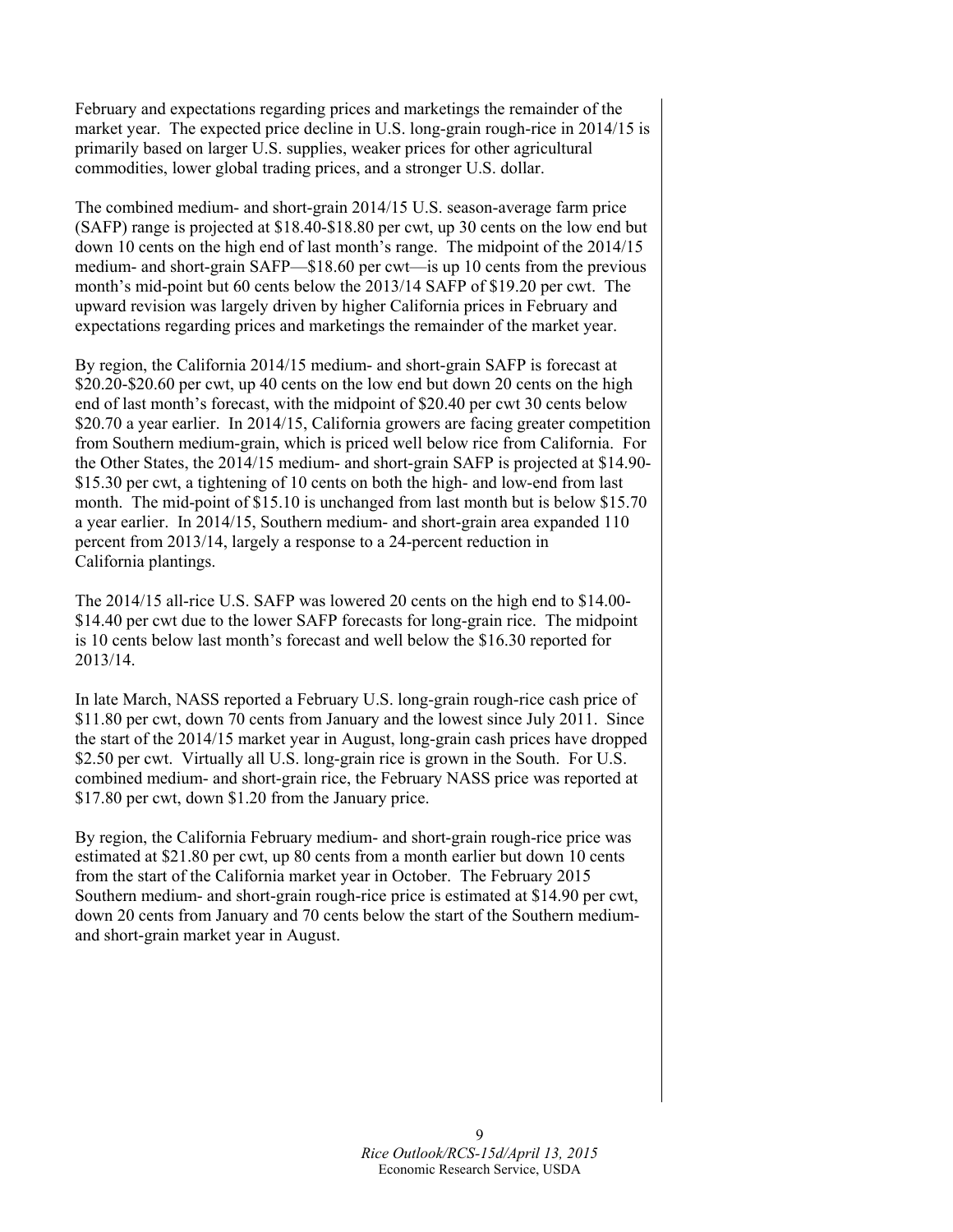# **International Outlook**

#### *Production Forecasts for 2014/15 Lowered for Indonesia and Vietnam; Raised for Pakistan*

Global rice production for 2014/15 is forecast at 474.6 million tons (milled basis), down 0.3 million tons from last month's forecast andl 2.3 million tons below the 2013/14 record global crop. This is the first decline in global production since 2009/10. South Asia accounts for most of the decline in global production projected for 2014/15. In contrast, East Asia is projected to harvest a record crop in 2014/15. Little change is projected for production in South America and Sub-Saharan Africa in 2014/15.

At 159.6 million hectares, global rice area in 2014/15 is 0.2 million hectares below last month's forecast and 1.6 million hectares below the year-earlier record. Indonesia, Vietnam, and Sub-Saharan Africa account for most this month's downward revision in global rice area. The average global yield in 2014/15 is forecast at a record 4.44 tons per hectare (on a rough-rice basis), up slightly from 2013/14 but unchanged from 2012/13.

The largest downward revisions this month were for countries in Southeast Asia. First, Vietnam's 2014/15 rice production forecast was lowered 0.2 million tons to 20.05 million, slightly below the year-earlier record. This month's downward revision was based on lower area estimates for both the winter and spring crop. The Government of Vietnam has developed a program to shift some rice area to corn and soybeans. This is the second year of the program and is a factor behind a 1-percent decline in rice area from 2013/14 to 7.7 million hectares. Vietnam is the third largest rice exporting country.

Second, Indonesia's 2014/15 rice production forecast was lowered 0.2 million tons to 36.3 million tons, based on a late planting of the first crop that will cause the planting of the dry season second and third crops to occur later this year, with some of the third crop not harvested until after the start of the 2015/16 season. Total rice area for 2014/15 was lowered 80,000 hectares to 12.08 million hectares, nearly unchanged from a year earlier. Indonesia is the third largest rice producing country and a major importer. Rice area and production in Indonesia have shown no sustained growth since 2008/09, with both below record.

There were several other smaller 2014/15 downward production revisions, mostly in South America and Sub-Saharan Africa. In South America, Colombia's 2014/15 production forecast was lowered 80,000 tons to 1.22 million tons based on lower area and yield estimates caused by drought. Colombia's rice production is 7 percent below a year earlier. Neighboring Ecuador's 2014/15 production forecast was lowered 28,000 tons to 772,000 tons due to lower yields resulting from rainy weather at harvest. Ecuador's production is 2 percent below a year earlier. Finally, Peru's 2014/15 production forecast was lowered 50,000 tons to 2.15 million tons based on a lower yield, as recommended by the U.S. Agricultural Office in Lima.

In Sub-Saharan Africa, Guinea's 2014/15 production forecast was lowered 151,000 tons to 1.3 million tons based on a 9-percent reduction in area to 1.0 million hectares due to Ebola disease. Nearby Liberia's 2014/15 production forecast was lowered 40,000 tons to 149,000 tons, also impacted by the Ebola virus. Smaller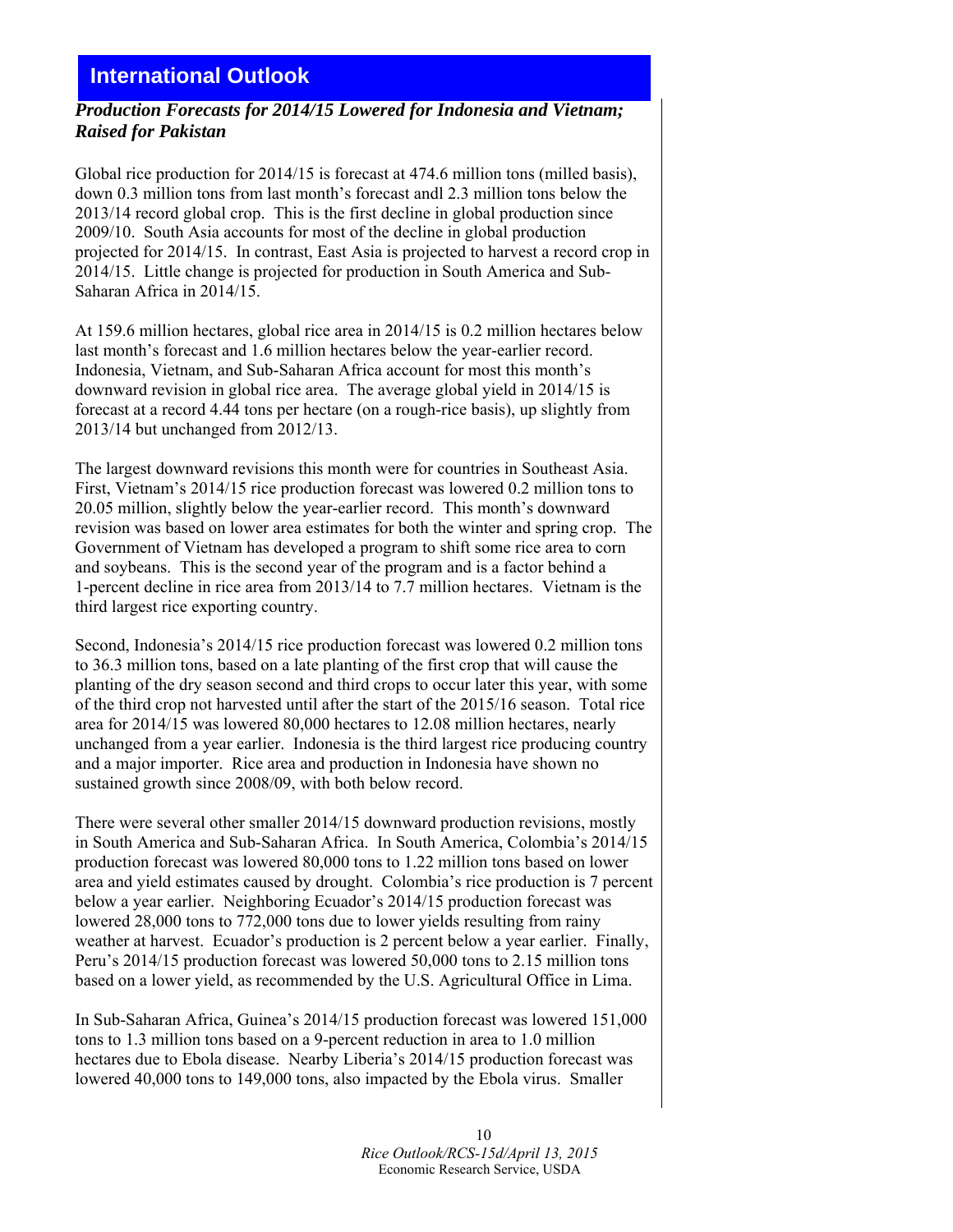reductions were made this month for Cote d'Ivoire and Ghana. Elsewhere, the EU's 2014/15 production estimate was reduced 93,000 tons to 1.88 million tons based on a lower yield and slightly smaller area in keeping with estimates from member countries.

These downward revisions were partially offset by several increases. The largest revision was a 0.4 million-ton increase in Pakistan's 2014/15 production estimate to 6.9 million tons, up 3 percent from a year earlier and even with the 2008/09 record. The upward revision was based on a higher area and stronger yield recommended by the USDA Agricultural Office in Islamabad. The rise in production is mainly due to an increase in area and the deposit of a nutrient-rich layer of topsoil as a result of successive floods in recent years. After the 2014 monsoon floods in September, there was growing fear that the rice crop would be adversely affected. The upward revision in production indicates that the initial flood damage reports were exaggerated, and the rice crop actually benefited from the floods.

Egypt's 2014/15 rice production was raised 30,000 tons to 4.53 million based on a higher yield reported by the U.S. Agricultural Office in Cairo. Mali's 2014/15 production forecast was raised 113,000 tons to 1.46 million tons due to a higher yield. There were smaller upward revisions this month for several other countries in Sub-Saharan Africa.

Global domestic and residual use for 2014/15 is projected at a record 483.0 million tons, down 0.6 million tons from last month's forecast but 2.9 million tons above a year earlier. Indonesia and the United States account for most of the downward revision in global consumption this month. Global ending stocks are projected at 98.6 million tons, up 0.9 million from last month's forecast but still 8 percent below a year earlier. These are the lowest global ending stocks since 2009/10. Ending stocks in 2014/15 are projected to be smaller than a year earlier in India, Indonesia, and Thailand; but higher in the Philippines and the United States. The global stocks-to-use ratio is estimated at 20.4 percent, down from 22.2 percent a year earlier and the lowest since 2007/08.

# *Export Forecasts for 2015 Lowered for Egypt and Japan, Raised for the United States*

Total calendar year 2015 global rice trade is forecast at a near-record 42.3 million tons, down 0.3 million tons from the previous forecast and 0.7 million tons below the year-earlier record. The slight decline in global trade in 2015 is largely due to smaller exportable supplies in India not fully offset by expanded sales from Pakistan, Vietnam, and the United States. Global trade has been quite strong since 2012, largely due to record purchases by China and Sub-Saharan Africa, lower trading prices, and large exportable supplies in much of Asia and South America.

There were three 2015 export revisions this month. First, Egypt's 2015 export forecast was lowered 250,000 tons from 500,000 tons based on announced export restrictions. These are the smallest rice exports from Egypt since 1997. Egypt exports medium- and short-grain rice and is a major supplier in the Middle East and North Africa. Second, Japan's 2015 export forecast was lowered 125,000 tons to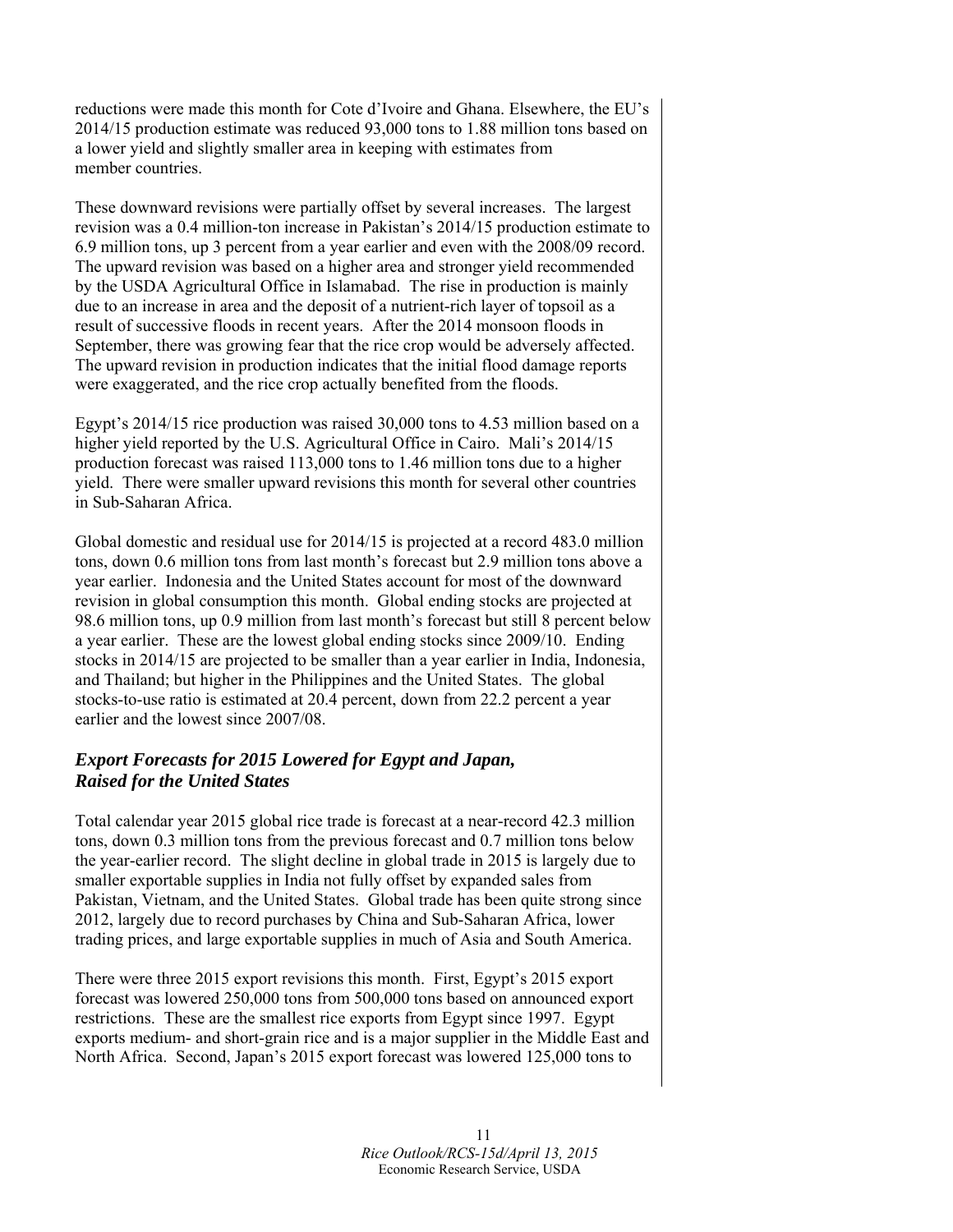75,000 tons based on expectations of lower food aid shipments. Japan's export series was revised back to 2002 based on shipment and food data from the U.S. Agricultural Office in Tokyo. Third, the U.S. 2015 export forecast was raised 50,000 tons to 3.45 million tons based on a stronger pace of sales.

There were several small 2015 import revisions this month. First, Indonesia's 2015 import forecast was lowered 50,000 tons to 1.25 million tons based on its restrictive import policy. Second, Mali's 2015 imports forecast was lowered 50,000 tons to 100,000 tons based on a larger crop. Import forecasts for Afghanistan, Saudi Arabia, and Yemen were also lowered. These reductions were partially offset by two upward revisions: the EU's 2015 import forecast was raised 50,000 tons to 1.55 million tons and the U.S. 2015 import forecast was raised 30,000 tons to 700,000 tons.

The 2014 global trade forecast was lowered 0.2 million tons to 43.0 million tons, still the record. Export estimates were lowered for Japan and Pakistan. Import estimates were lowered for Brazil, and Yemen.

# *Thailand's Trading Prices Decline; U.S. Long-grain Milled-Rice Price Unchanged*

Prices for most grades of Thailand's regular-milled white rice have declined 2-3 percent, largely due to expectations of large sales of Government stocks and a weaker baht. Despite a smaller 2014/15 crop, Thailand's rice prices remain under pressure from large stocks of Government-held rice accumulated from late 2011 until early 2014 under its Paddy Pledging Scheme.

Prices for Thailand's high-quality, 100-percent Grade B (free-on-board (fob) vessel, Bangkok) milled rice for export were quoted at \$409 per ton for the week ending April 7, down \$11 from the week ending March 9. Prices for Thailand's 5-percent brokens were quoted at \$396 per ton for the week ending April 7, down \$1 from the week ending March 9. Prices for Thailand's 5-percent parboiled rice, a specialty rice, were quoted at \$393 per ton for the week ending April 9, down \$13 from the week ending March 9.

Prices for Thailand's brokens are nearly unchanged from last month. For the week ending April 7, prices for Thailand's A-1 Super 100-percent brokens were quoted at \$327 per ton, down \$2 from March 9. Price quotes for Thailand's premium jasmine rice, an aromatic variety, were quoted at \$888 per ton for the week ending April 7, down \$37 from the week ending March 9. All price quotes for Thailand's rice are from the *Weekly Rice Price Update*, reported by the U.S. Agricultural Office in Bangkok.

Price quotes from Vietnam have decreased slightly over the past month, with new sales slow. For the week ending March 31, prices for Vietnam's double-waterpolished milled-rice with 5-percent brokens were quoted at \$365 per ton, down \$5 from the week ending March 10.

U.S. prices for long-grain milled-rice are unchanged from a month earlier. For the week ending March 31, prices for high-quality U.S. Southern long-grain rice (No. 2,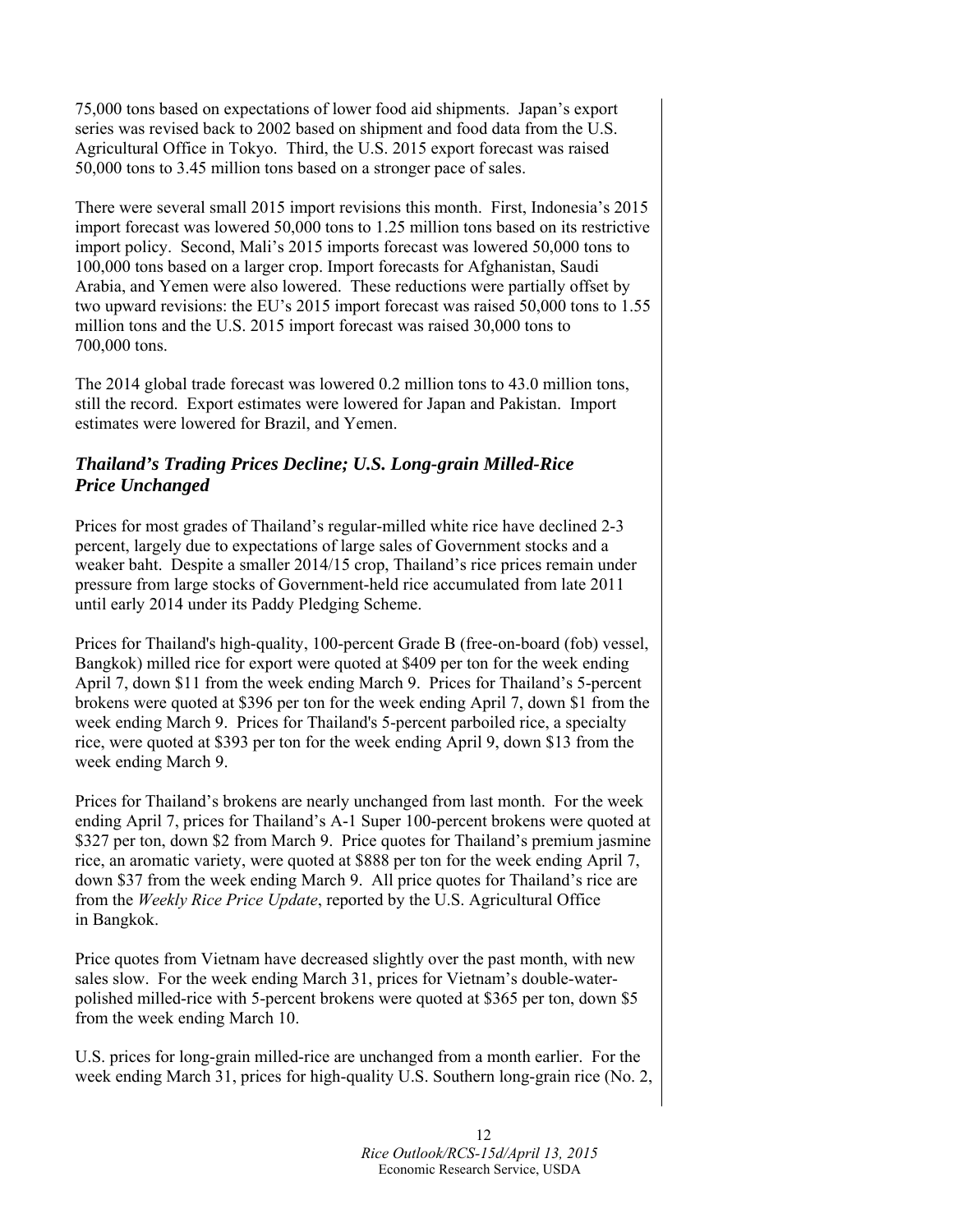4-percent brokens, bagged, free alongside vessel, U.S. Gulfport) were quoted at \$485 per ton, unchanged since February 10 but down \$72 from early August. Outside core U.S. markets such as Haiti and recent sales to Colombia, new demand for U.S. long-grain milled rice has been weak, especially from Sub-Saharan Africa and the Middle East. The U.S. price difference (adjusted to reflect an fob vessel location) over Thailand's 100-percent grade B is \$93 per ton, up \$13 from early March but well below the record \$200 reported last summer. Prices for U.S. longgrain rough-rice (bulk, fob vessel, New Orleans) are quoted at \$260 per ton for the week ending March 31, unchanged since mid-February but down \$80 from the start of the 2014/15 market year in August.

Price quotes for package-quality California medium-grain milled rice (bulk) for domestic sales to processors and repackagers have declined. For the week ending March 31, prices are quoted at \$805 per ton, down \$35 from March 10. Export prices (sacked, Port of Oakland) for California milled-rice have declined. For the week ending March 31, prices were quoted at \$980 per ton, unchanged since the week ending February 17. Price quotes for Vietnam, U.S. long- and medium-grain milled rice, and U.S. rough-rice export prices are from the weekly *Creed Rice Market Report*.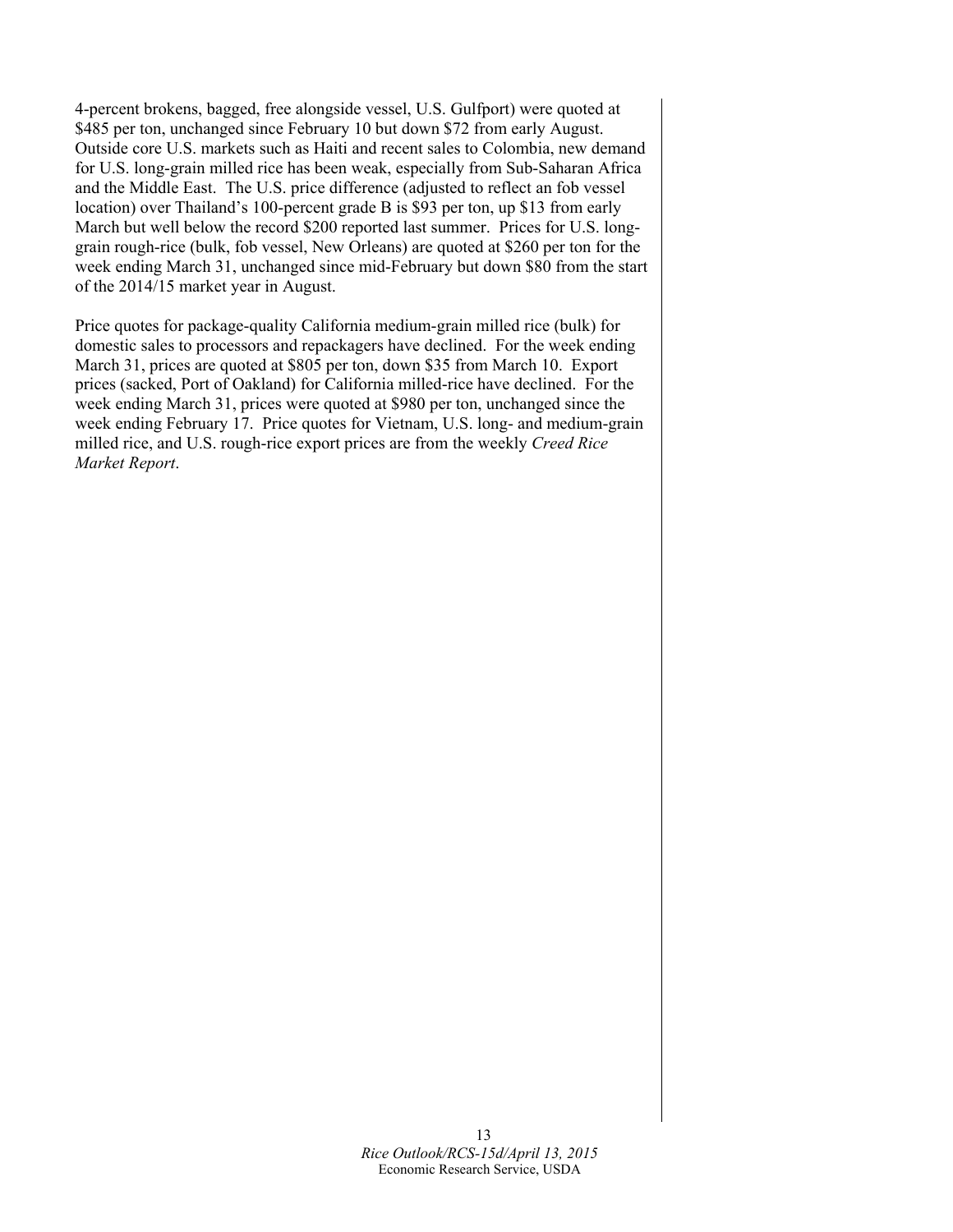#### **Contact Information**

Nathan Childs (domestic), (202) 694-5292, nchilds@ers.usda.gov Beverly Payton (Web Publishing), (202) 694-5165, bpayton@ers.usda.gov

#### **Subscription Information**

Subscribe to ERS e-mail notification service at http://www.ers.usda.gov/subscribe-to-ers-e-newsletters.aspx to receive timely notification of newsletter availability. Printed copies can be purchased from the USDA Order Desk by calling 1-800-363-2068 (specify the issue number)

To order printed copies of the five field crop newsletters—cotton and wool, feed, rice, oil crops, and wheat—as a series, specify series SUB-COR-4043

#### *Data*

*Rice Monthly Tables http://www.ers.usda.gov/publications/rcs-rice-outlook/ Rice Chart Gallery http://www.ers.usda.gov/data-products/rice-chart-gallery.aspx*

#### *Related Websites*

Rice Outlook http://www.ers.usda.gov/publications/rcs-rice-outlook/ Rice Topic http://www.ers.usda.gov/topics/crops/rice.aspx **WASDE** http://usda.mannlib.cornell.edu/MannUsda/viewDocumentInfo.do?documentID=1194 Grain Circular http://www.fas.usda.gov/grain\_arc.asp

The U.S. Department of Agriculture (USDA) prohibits discrimination in all its programs and activities on the basis of race, color, national origin, age, disability, and, where applicable, sex, marital status, familial status, parental status, religion, sexual orientation, genetic information, political beliefs, reprisal, or because all or a part of an individual's income is derived from any public assistance program. (Not all prohibited bases apply to all programs.) Persons with disabilities who require alternative means for communication of program information (Braille, large print, audiotape, etc.) should contact USDA's TARGET Center at (202) 720-2600 (voice and TDD). To file a complaint of discrimination write to USDA, Director, Office of Civil Rights, 1400 Independence Avenue, S.W., Washington, D.C. 20250-9410 or call (800) 795- 3272 (voice) or (202) 720-6382 (TDD). USDA is an equal opportunity provider and employer.

#### **E mail Notification**

Readers of ERS outlook reports have two ways they can receive an e-mail notice about release of reports and associated data.

• Receive timely notification (soon after the report is posted on the web) via USDA's Economics, Statistics and Market Information System

(which is housed at Cornell University's Mann Library). Go to

http://usda.mannlib.cornell.edu/ MannUsda/aboutEmailService.do and follow the instructions to receive e-mail notices about ERS, Agricultural Marketing Service, National Agricultural Statistics Service, and World Agricultural Outlook Board products.

• Receive weekly notification (on Friday afternoon) via the ERS website. Go to http://www.ers.usda.gov/subscrib e-to-ers-e-newsletters.aspx and follow the instructions to receive notices about ERS outlook reports, Amber Waves magazine, and other reports and data products on specific topics. ERS also offers RSS (really simple syndication) feeds for all ERS products. Go to http://www.ers.usda.gov/rss/ to get started.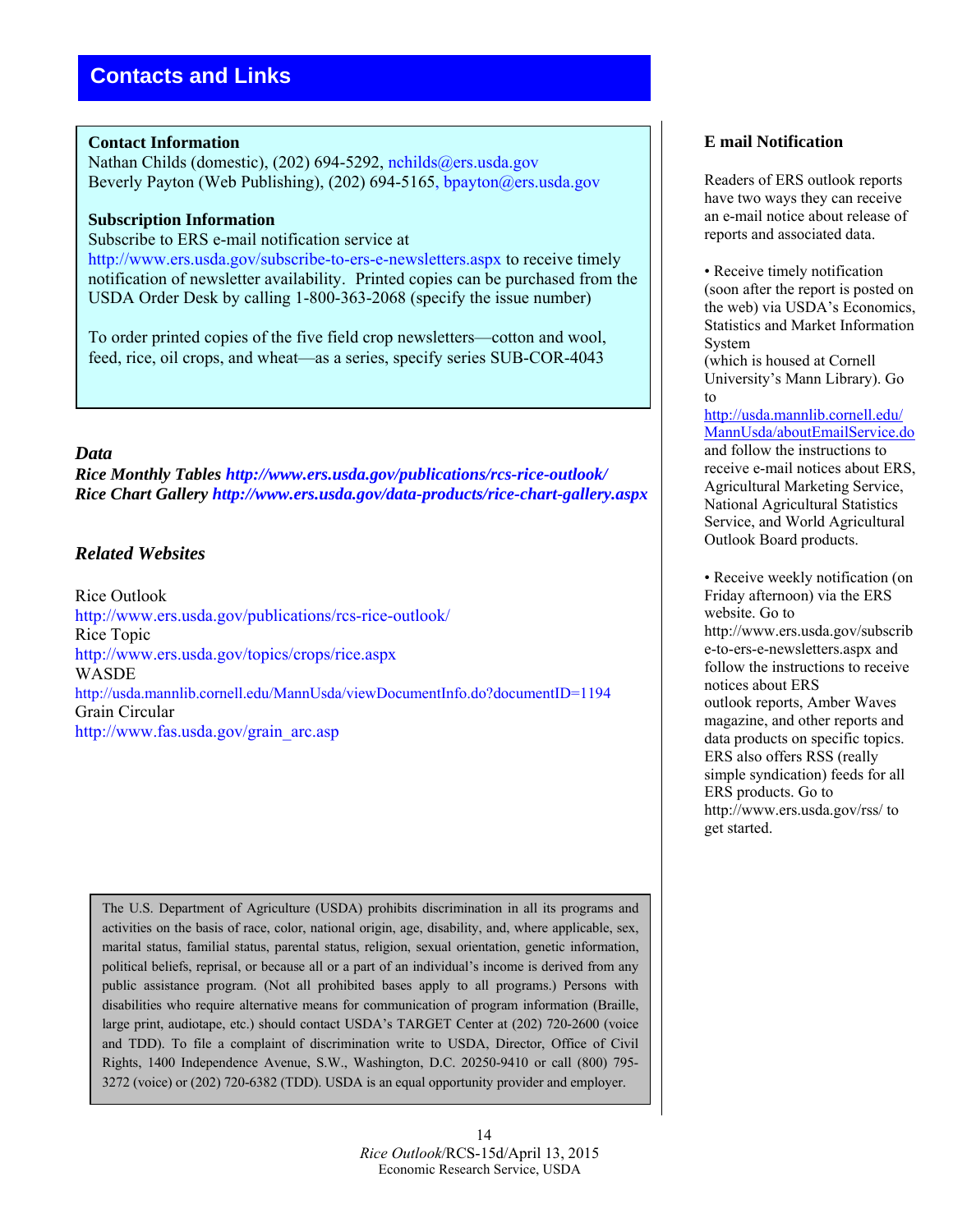# **Tables**

| Table 1--U.S. rice supply and use 1/ |         |         |         |                           |         |         |               |
|--------------------------------------|---------|---------|---------|---------------------------|---------|---------|---------------|
| Item                                 | 2008/09 | 2009/10 | 2010/11 | 2011/12                   | 2012/13 | 2013/14 | 2014/15<br>2l |
| <b>TOTAL RICE</b>                    |         |         |         | Million acres             |         |         |               |
| Area:                                |         |         |         |                           |         |         |               |
| Planted                              | 2.995   | 3.135   | 3.636   | 2.689                     | 2.700   | 2.490   | 2.939         |
| Harvested                            | 2.976   | 3.103   | 3.615   | 2.617                     | 2.679   | 2.469   | 2.919         |
|                                      |         |         |         | Pounds per harvested acre |         |         |               |
| Yield                                | 6,846   | 7,085   | 6,725   | 7,067                     | 7,463   | 7,694   | 7,572         |
|                                      |         |         |         | Million cwt               |         |         |               |
| Beginning stocks                     | 29.49   | 30.42   | 36.50   | 48.47                     | 41.08   | 36.42   | 31.83         |
| Production                           | 203.73  | 219.85  | 243.10  | 184.94                    | 199.94  | 189.95  | 221.04        |
| Imports                              | 19.22   | 19.02   | 18.34   | 19.36                     | 21.06   | 23.09   | 23.50         |
| Total supply                         | 252.44  | 269.29  | 297.94  | 252.77                    | 262.08  | 249.47  | 276.37        |
| Food, industrial,                    |         |         |         |                           |         |         |               |
| & residual 3/                        | 123.77  | 119.95  | 133.60  | 107.48                    | 115.97  | 121.33  | N/A           |
| Seed                                 | 3.87    | 4.49    | 3.32    | 3.33                      | 3.07    | 3.62    | N/A           |
| Total domestic use                   | 127.64  | 124.44  | 136.92  | 110.81                    | 119.04  | 124.95  | 129.00        |
| Exports                              | 94.38   | 108.36  | 112.55  | 100.88                    | 106.62  | 92.69   | 105.00        |
| Rough                                | 31.63   | 40.35   | 34.76   | 32.97                     | 34.08   | 28.61   | 35.00         |
| Milled 4/                            | 62.75   | 68.01   | 77.79   | 67.91                     | 72.54   | 64.08   | 70.00         |
| Total use                            | 222.02  | 232.79  | 249.47  | 211.69                    | 225.66  | 217.64  | 234.00        |
| Ending stocks                        | 30.42   | 36.50   | 48.47   | 41.08                     | 36.42   | 31.83   | 42.37         |
|                                      |         |         |         | Percent                   |         |         |               |
| Stocks-to-use ratio                  | 13.7    | 15.7    | 19.4    | 19.4                      | 16.1    | 14.6    | 18.1          |
|                                      |         |         |         | \$/cwt                    |         |         |               |
| Average farm                         |         |         |         |                           |         |         | 14,00 to      |
| price 5/                             | 16.80   | 14.40   | 12.70   | 14.50                     | 15.10   | 16.30   | 14.40         |
|                                      |         |         |         | Percent                   |         |         |               |
| Average                              |         |         |         |                           |         |         |               |
| milling rate                         | 70.83   | 71.53   | 68.86   | 69.93                     | 70.00   | 71.00   | 70.50         |

N/A = not available. 1/ August-July market year; rough equivalent. 2/ Projected. 3/ Residual includes unreported<br>use, processing losses, and estimating errors. 4/ Rough-rice equivalent. 5/ Market-year weighted averag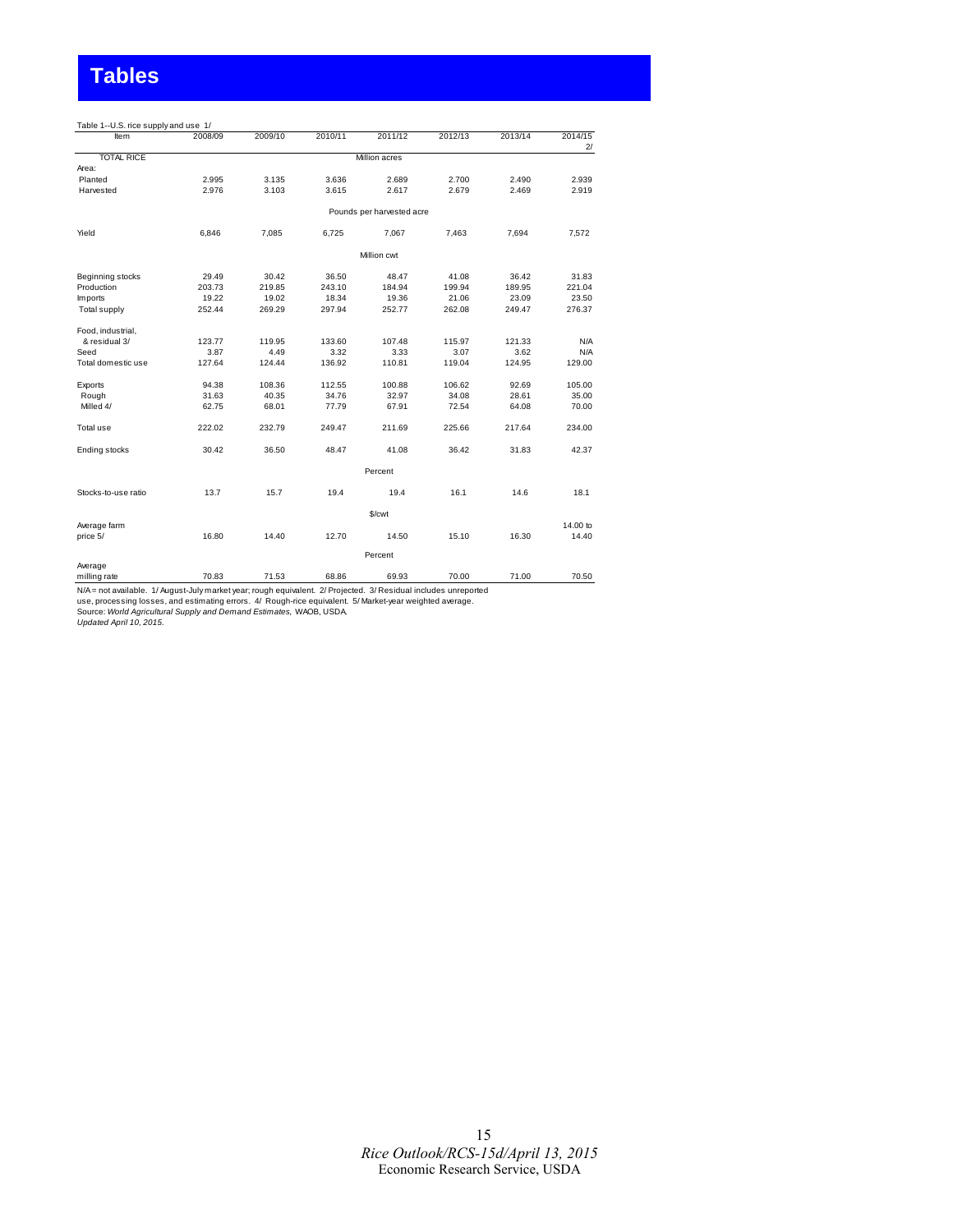| Table 2--U.S. rice supply and use, by class 1/ |         |               |         |                           |               |         |                    |
|------------------------------------------------|---------|---------------|---------|---------------------------|---------------|---------|--------------------|
| Item                                           | 2008/09 | 2009/10       | 2010/11 | 2011/12                   | 2012/13       | 2013/14 | 2014/15<br>$2^{j}$ |
| <b>LONG GRAIN:</b>                             |         |               |         | Million acres             |               |         |                    |
| Planted                                        | 2.365   | 2.290         | 2.841   | 1.794                     | 1.994         | 1.781   | 2.207              |
| Harvested                                      | 2.350   | 2.265         | 2.826   | 1.739                     | 1.979         | 1.767   | 2.192              |
|                                                |         |               |         |                           |               |         |                    |
|                                                |         |               |         | Pounds per harvested acre |               |         |                    |
| Yield                                          | 6.522   | 6.743         | 6.486   | 6.691<br>Million cwt      | 7.291         | 7.464   | 7.408              |
|                                                | 19.1    |               | 23.0    | 35.6                      |               | 21.9    | 16.2               |
| Beginning stocks<br>Production                 | 153.3   | 20.0<br>152.7 | 183.3   | 116.4                     | 24.3<br>144.3 | 131.9   | 162.4              |
| <b>Imports</b>                                 | 15.9    | 16.5          | 15.8    | 16.9                      | 18.7          | 19.6    | 20.0               |
| Total supply                                   | 188.2   | 189.3         | 222.2   | 168.9                     | 187.3         | 173.3   | 198.6              |
|                                                |         |               |         |                           |               |         |                    |
| Domestic use 3/                                | 100.1   | 91.9          | 108.6   | 78.0                      | 89.6          | 95.3    | 98.0               |
| Exports                                        | 68.0    | 74.3          | 78.0    | 66.7                      | 75.8          | 61.8    | 73.0               |
| Total use                                      | 168.1   | 166.2         | 186.5   | 144.7                     | 165.4         | 157.1   | 171.0              |
| Ending stocks                                  | 20.0    | 23.0          | 35.6    | 24.3                      | 21.9          | 16.2    | 27.6               |
|                                                |         |               |         | Percent                   |               |         |                    |
| Stocks-to-use ratio                            | 11.9    | 13.9          | 19.1    | 16.8                      | 13.2          | 10.3    | 16.1               |
|                                                |         |               |         | \$/cwt                    |               |         |                    |
|                                                |         |               |         |                           |               |         | 12.10 to           |
| Average farm price 4/                          | 14.90   | 12.90         | 11.00   | 13.40                     | 14.50         | 15.40   | 12.50              |
| <b>MEDIUM/SHORT GRAIN:</b>                     |         |               |         | Million acres             |               |         |                    |
| Planted                                        | 0.630   | 0.845         | 0.795   | 0.895                     | 0.706         | 0.709   | 0.732              |
| Harvested                                      | 0.626   | 0.838         | 0.789   | 0.878                     | 0.700         | 0.702   | 0.727              |
|                                                |         |               |         | Pounds per harvested acre |               |         |                    |
| Yield                                          | 8.063   | 8.010         | 7.580   | 7.812                     | 7.951         | 8.270   | 8.068              |
|                                                |         |               |         | Million cwt               |               |         |                    |
| Beginning stocks                               | 9.1     | 8.0           | 12.0    | 10.1                      | 14.7          | 12.2    | 13.3               |
| Production                                     | 50.5    | 67.1          | 59.8    | 68.6                      | 55.7          | 58.1    | 58.7               |
| <b>Imports</b>                                 | 3.4     | 2.5           | 2.5     | 2.4                       | 2.3           | 3.5     | 3.5                |
| Total supply 5/                                | 61.9    | 78.6          | 73.1    | 81.7                      | 72.5          | 73.8    | 75.5               |
| Domestic use 3/                                | 27.5    | 32.5          | 28.4    | 32.8                      | 29.4          | 29.6    | 31.0               |
| Exports                                        | 26.4    | 34.1          | 34.6    | 34.2                      | 30.8          | 30.9    | 32.0               |
| Total use                                      | 53.9    | 66.6          | 63.0    | 67.0                      | 60.3          | 60.5    | 63.0               |
| Ending stocks                                  | 8.0     | 12.0          | 10.1    | 14.7                      | 12.2          | 13.3    | 12.5               |
|                                                |         |               |         | Percent                   |               |         |                    |
| Stocks-to-use ratio                            | 14.9    | 18.1          | 16.1    | 21.9                      | 20.3          | 22.0    | 19.8               |
|                                                |         |               |         | \$/cwt                    |               |         |                    |
| Average farm price                             |         |               |         |                           |               |         |                    |
| U.S. average 4/ 6/                             | 24.80   | 18.40         | 18.80   | 17.10                     | 17.40         | 19.20   | 18.40 to           |
|                                                |         |               |         |                           |               |         | 18.80              |
| California 6/7/                                | 27.40   | 19.50         | 20.80   | 18.40                     | 18.40         | 20.70   | 20.20 to           |
|                                                |         |               |         |                           |               |         | 20.60              |
| Other States 4/                                | 18.20   | 15.70         | 15.00   | 14.30                     | 14.70         | 15.70   | 14.90 to<br>15.30  |
| Ending stocks                                  |         |               |         |                           |               |         |                    |
| difference 1/                                  | 2.4     | 1.4           | 2.7     | 2.1                       | 2.3           | 2.3     | $\sim$             |

Ending stocks<br>
and difference 1/<br>
and difference 1/<br>
and the most of the simulation of the most of the most of the difference in beginning and ending stocks of the<br>
Simulation of the simulation of the simulation of the sim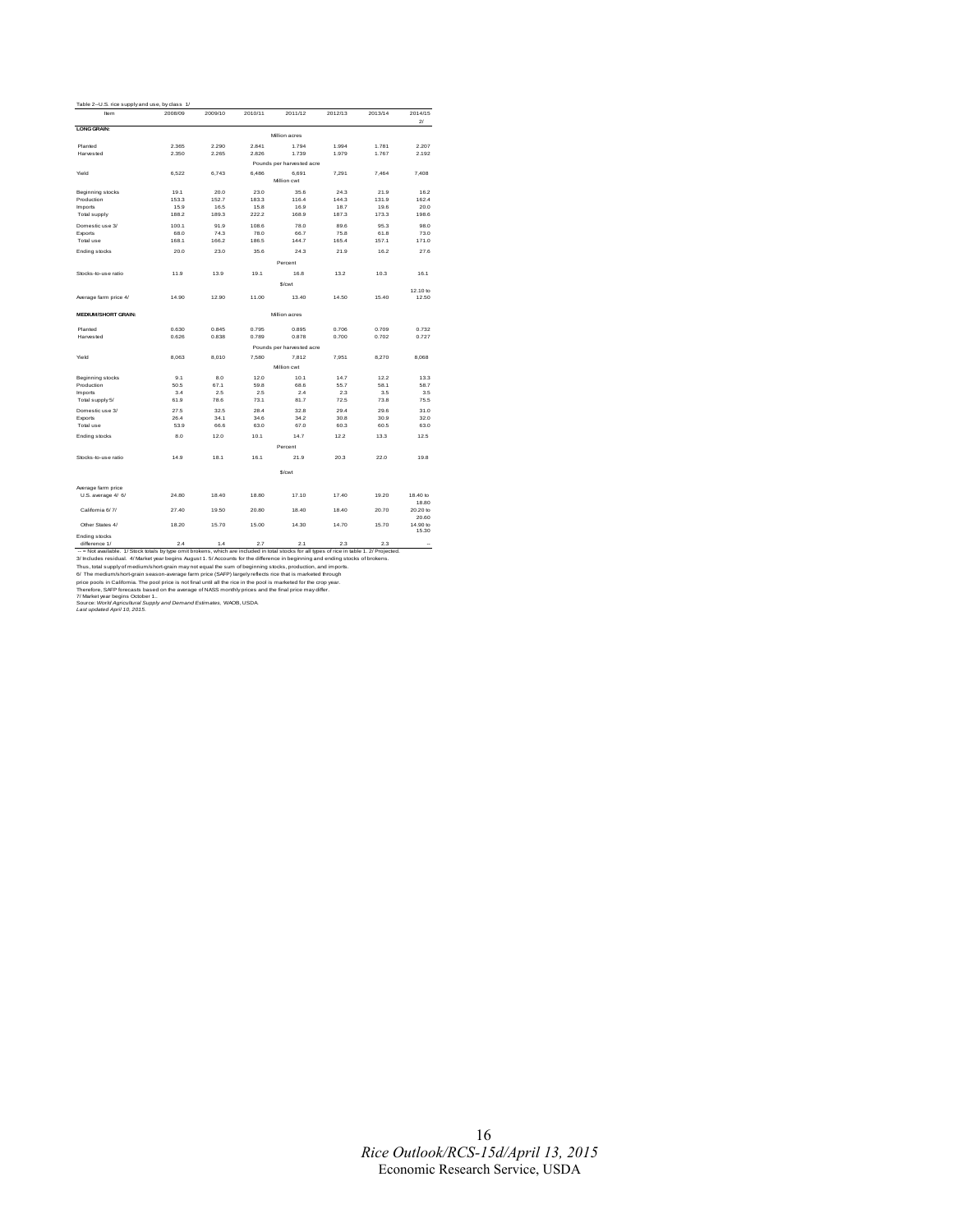Table 3--U.S. monthly average farm prices and marketings

|                           | 2014/15      |           |        | 2013/14   |        | 2012/13   |
|---------------------------|--------------|-----------|--------|-----------|--------|-----------|
| Month                     | \$/cwt       | 1,000 cwt | \$/cwt | 1,000 cwt | \$/cwt | 1,000 cwt |
|                           |              |           |        |           |        |           |
| August                    | 15.60        | 9,679     | 15.80  | 8,879     | 14.80  | 10,856    |
| September                 | 14.50        | 9,857     | 15.60  | 11,420    | 14.50  | 10,630    |
| October                   | 14.00        | 16,395    | 16.10  | 13,239    | 14.50  | 13,969    |
| November                  | 14.40        | 15,253    | 16.30  | 9,462     | 15.00  | 16,513    |
| December                  | 13.40        | 16,453    | 16.50  | 11,544    | 15.00  | 15,260    |
| January                   | 14.60        | 16,459    | 17.10  | 19,762    | 15.30  | 18,957    |
| February                  | 12.90        | 12,269    | 16.70  | 13,495    | 15.00  | 15,410    |
| March                     |              |           | 16.40  | 12,694    | 15.20  | 14,224    |
| April                     |              |           | 16.20  | 8,573     | 15.40  | 12,521    |
| May                       |              |           | 16.20  | 7,858     | 15.50  | 11,213    |
| June                      |              |           | 16.30  | 7,777     | 15.50  | 9,829     |
| July                      |              |           | 16.10  | 8,013     | 15.60  | 8,840     |
| Average price to date     | $14.14$ $1/$ |           |        |           |        |           |
| Season-average farm price | 14.00-14.40  |           | 16.30  |           | 15.10  |           |
| Average marketings        |              | 13,766    |        | 11,060    |        | 13,185    |
| Total volume marketed     |              | 96.365    |        | 132,716   |        | 158,222   |

1/ Weighted average.

Source: Monthly cash price and marketings, *Agricultural Prices,* National Agricultural Statistics Service, USDA.

*Last updated April 10, 2015.*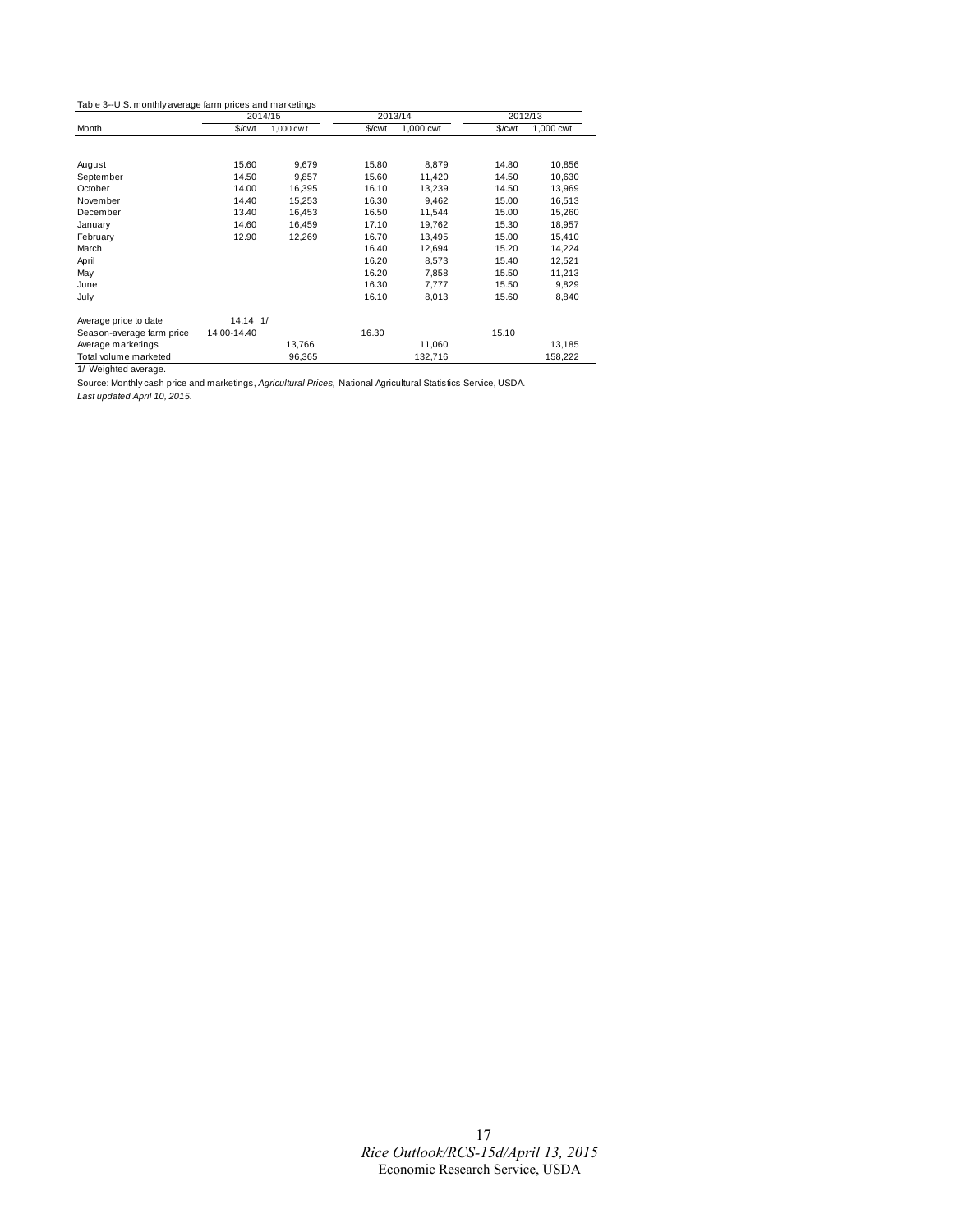|                           |                | Long-grain |         |           |                   | Medium- and short-grain |         |           |
|---------------------------|----------------|------------|---------|-----------|-------------------|-------------------------|---------|-----------|
|                           | 2014/15        |            | 2013/14 |           | 2014/15           |                         | 2013/14 |           |
| Month                     | \$/cwt         | 1,000 cwt  | \$/cwt  | 1,000 cwt | \$/cwt            | 1,000 cwt               | \$/cwt  | 1,000 cwt |
|                           |                |            |         |           |                   |                         |         |           |
| August                    | 14.30          | 7.615      | 15.20   | 6,566     | 20.30             | 2.064                   | 17.40   | 2,313     |
| September                 | 13.70          | 8,388      | 15.30   | 10,032    | 18.90             | 1,469                   | 17.80   | 1,388     |
| October                   | 12.90          | 13,465     | 15.40   | 10,856    | 18.90             | 2,930                   | 19.50   | 2,383     |
| November                  | 12.50          | 9,179      | 15.40   | 6,873     | 17.30             | 6,074                   | 18.90   | 2,589     |
| December                  | 12.40          | 13,159     | 15.50   | 8,144     | 17.20             | 3,294                   | 18.90   | 3,400     |
| January                   | 12.50          | 11,257     | 15.50   | 12,223    | 19.00             | 5,202                   | 19.80   | 7,539     |
| February                  | 11.80          | 10,143     | 15.50   | 9,794     | 17.80             | 2,126                   | 19.60   | 3,701     |
| March                     |                |            | 15.50   | 9,729     |                   |                         | 19.30   | 2,965     |
| April                     |                |            | 15.60   | 6,983     |                   |                         | 18.50   | 1,590     |
| May                       |                |            | 15.50   | 6,218     |                   |                         | 18.70   | 1,640     |
| June                      |                |            | 15.60   | 6,356     |                   |                         | 19.70   | 1,421     |
| July                      |                |            | 15.40   | 6,691     |                   |                         | 19.90   | 1,322     |
| Average to date 1/        | 12.78          |            |         |           | 18.28             |                         |         |           |
| Season-average farm price | 12.10-12.50 2/ |            | 15.40   |           | 18.40-18.80 2/ 3/ |                         | 19.20   |           |
| Average marketings        |                | 10,458     |         | 8,372     |                   | 3,308                   |         | 2,688     |
| Total volume marketed     |                | 73.206     |         | 100.465   |                   | 23.159                  |         | 32.251    |

Total volume marketed<br>
173,206 100,465 22,159 22,515<br>
1979 (Subject a werange. 2/Forecast.<br>
1979 The medium/short-grain season-average farm price (SAFP) largely reflects rice that is marketed through<br>
1970 The medium/short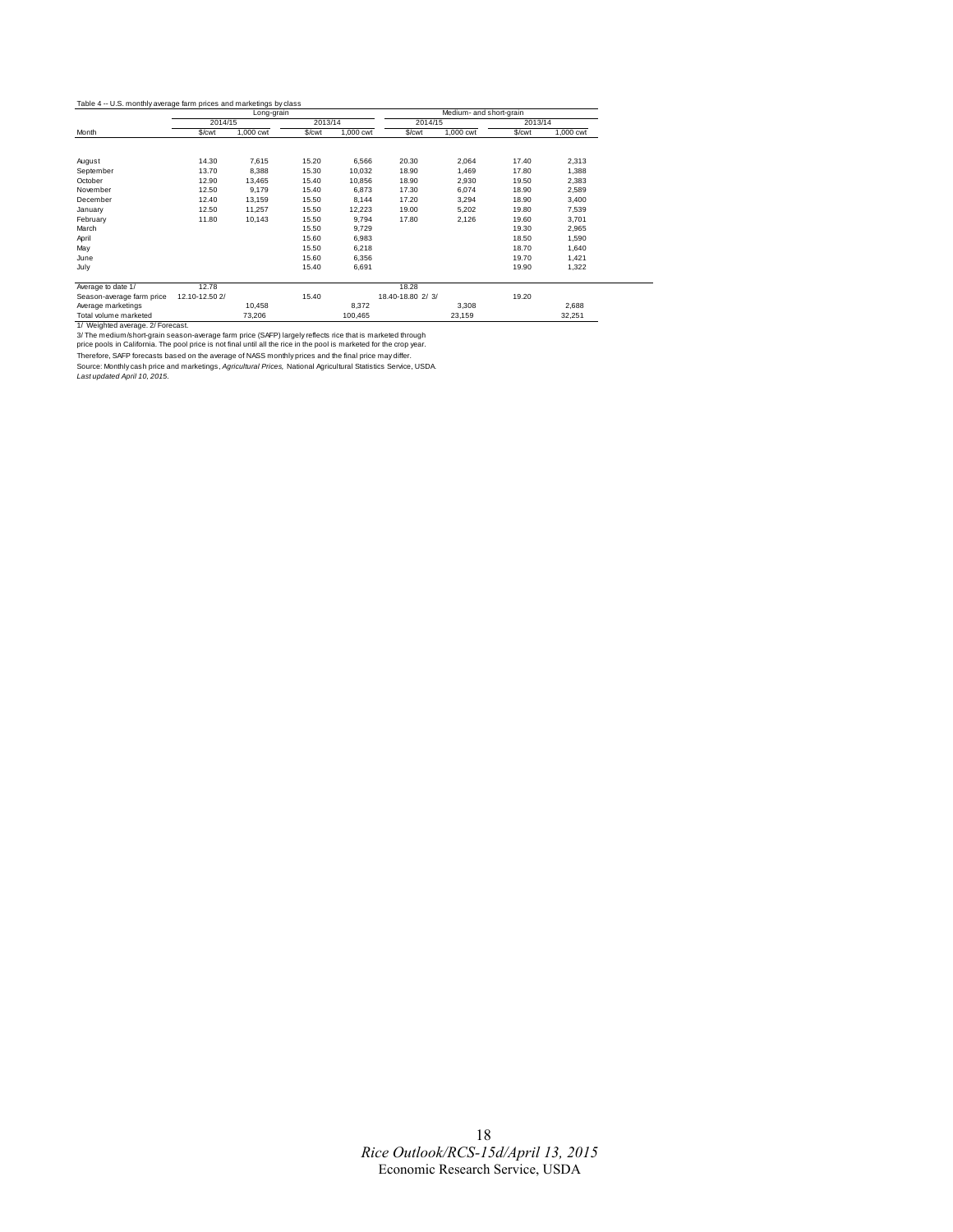#### Table 5--U.S. medium- and short-grain monthly rough-rice cash prices by region 1/

|                        | California  |         |           | Other States 2/ |         |  |
|------------------------|-------------|---------|-----------|-----------------|---------|--|
| Month                  | 2014/15     | 2013/14 | Month     | 2014/15         | 2013/14 |  |
|                        | \$/cwt      |         |           | \$/cwt          |         |  |
| October                | 21.90       | 21.50   | August    | 15.60           | 15.00   |  |
| November               | 18.30       | 19.90   | September | 15.70           | 15.40   |  |
| December               | 19.80       | 19.90   | October   | 15.30           | 15.50   |  |
| January                | 21.00       | 20.60   | November  | 15.10           | 15.40   |  |
| February               | 21.80       | 21.10   | December  | 15.20           | 15.90   |  |
| March                  |             | 20.60   | January   | 15.10           | 15.70   |  |
| April                  |             | 20.40   | February  | 14.90           | 15.80   |  |
| May                    |             | 21.20   | March     |                 | 16.10   |  |
| June                   |             | 20.80   | April     |                 | 16.10   |  |
| July                   |             | 21.20   | May       |                 | 15.90   |  |
| August                 |             | 21.10   | June      |                 | 15.90   |  |
| September              |             | 20.70   | July      |                 | 15.80   |  |
| Simple average to date | 20.56       | -----   |           | 15.27           | -----   |  |
| Market-year            |             |         |           |                 |         |  |
| average                | 20.20 to 3/ | 20.70   |           | 14,90 to 3/     | 15.70   |  |
|                        | 20.60       |         |           | 15.30           |         |  |

20.60 15.30 ---- Not reported. 1/ The California market year begins October 1; the Other States' market year begins August 1. 2/ The remaining U.S. rice growing States are Arkansas, Louisiana, Mississippi, Missouri, and Texas.

3/ USDA season-average farm price forecast.<br>Source: *Quick Stats,* National Agricultural Statistics Service, USDA, http://www.nass.usda.gov/Quick\_Stats/.<br>*Last updated April 10,* 20*15.*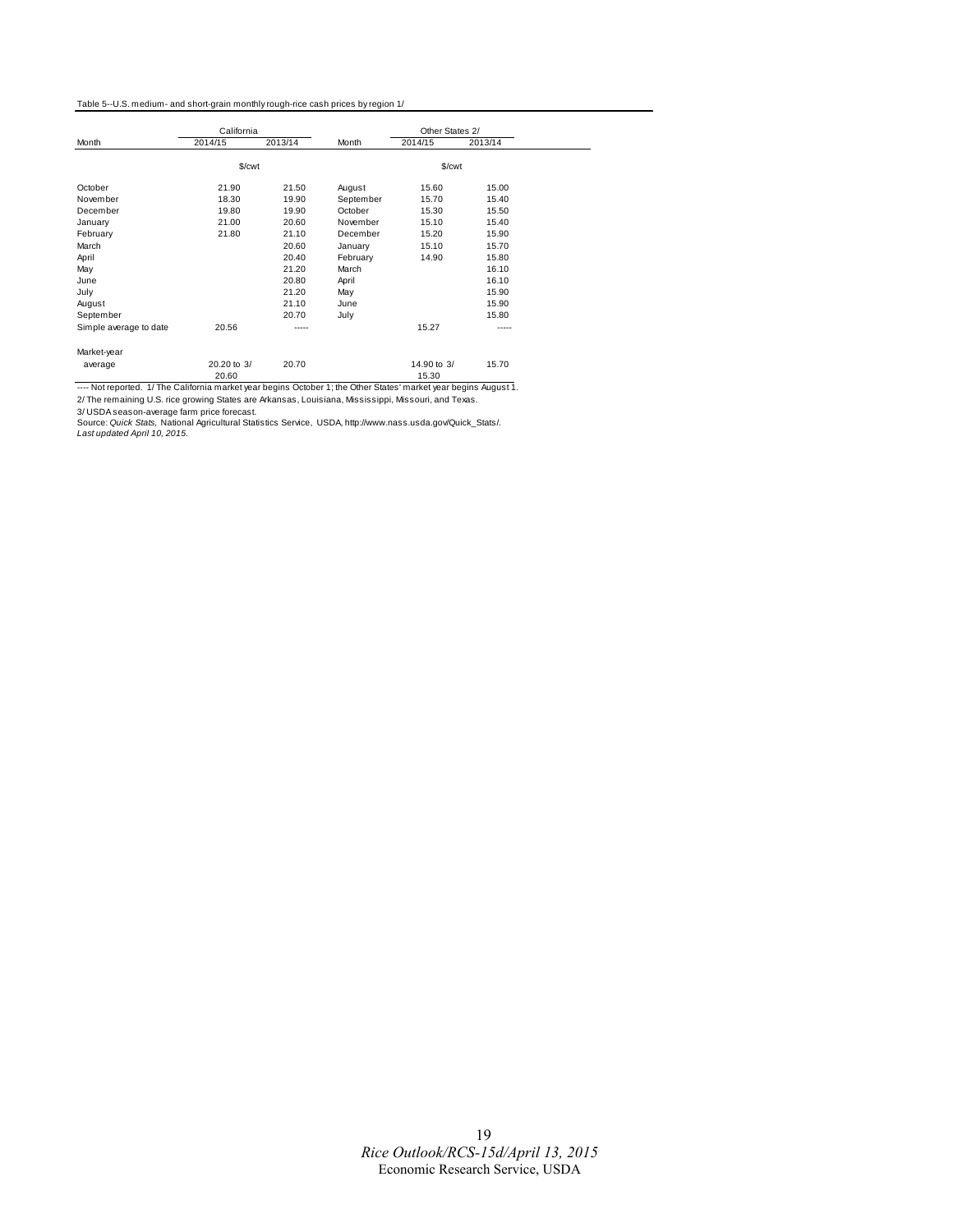#### Table 6--USDA-calculated world market rice prices (rough basis) 1/

|             | 2014/15    |             | 2013/14            |             | 2012/13    |             |
|-------------|------------|-------------|--------------------|-------------|------------|-------------|
|             |            | Medium/     |                    | Medium/     |            | Medium/     |
| Month       | Long-grain | short-grain | Long-grain         | short-grain | Long-grain | short-grain |
|             |            |             | \$/ <sub>cut</sub> |             |            |             |
| August      | 11.80      | 12.12       | 12.08              | 12.43       | 11.91      | 12.13       |
| September   | 11.76      | 12.09       | 11.87              | 12.22       | 12.57      | 12.81       |
| October     | 11.40      | 11.71       | 11.95              | 12.30       | 12.72      | 12.97       |
| November    | 11.04      | 11.33       | 11.78              | 12.13       | 12.92      | 13.17       |
| December    | 10.81      | 11.10       | 11.93              | 12.29       | 12.62      | 12.86       |
| January     | 10.56      | 10.83       | 11.74              | 12.09       | 12.35      | 12.59       |
| February    | 10.27      | 10.41       | 11.77              | 12.03       | 11.77      | 12.43       |
| March       | 10.00      | 10.13       | 11.58              | 11.84       | 12.16      | 12.84       |
| April 2/    | 10.05      | 10.18       | 11.63              | 11.88       | 12.18      | 12.86       |
| May         |            |             | 11.57              | 11.82       | 12.08      | 12.75       |
| June        |            |             | 11.60              | 11.86       | 12.17      | 12.85       |
| July        |            |             | 11.77              | 12.03       | 12.18      | 12.86       |
| Market-year |            |             |                    |             |            |             |
| average 1/  | 10.85      | 11.10       | 11.77              | 12.08       | 12.30      | 12.76       |

1/ Simple average of the U.S. Department of Agriculture's weekly adjusted world market price. 2/ Preliminary.<br>Source: *Cotton and Rice Weekly Prices* (ftp://ftp.fsa.usda.gov/public/cotton/default.htm), Farm Service Agency,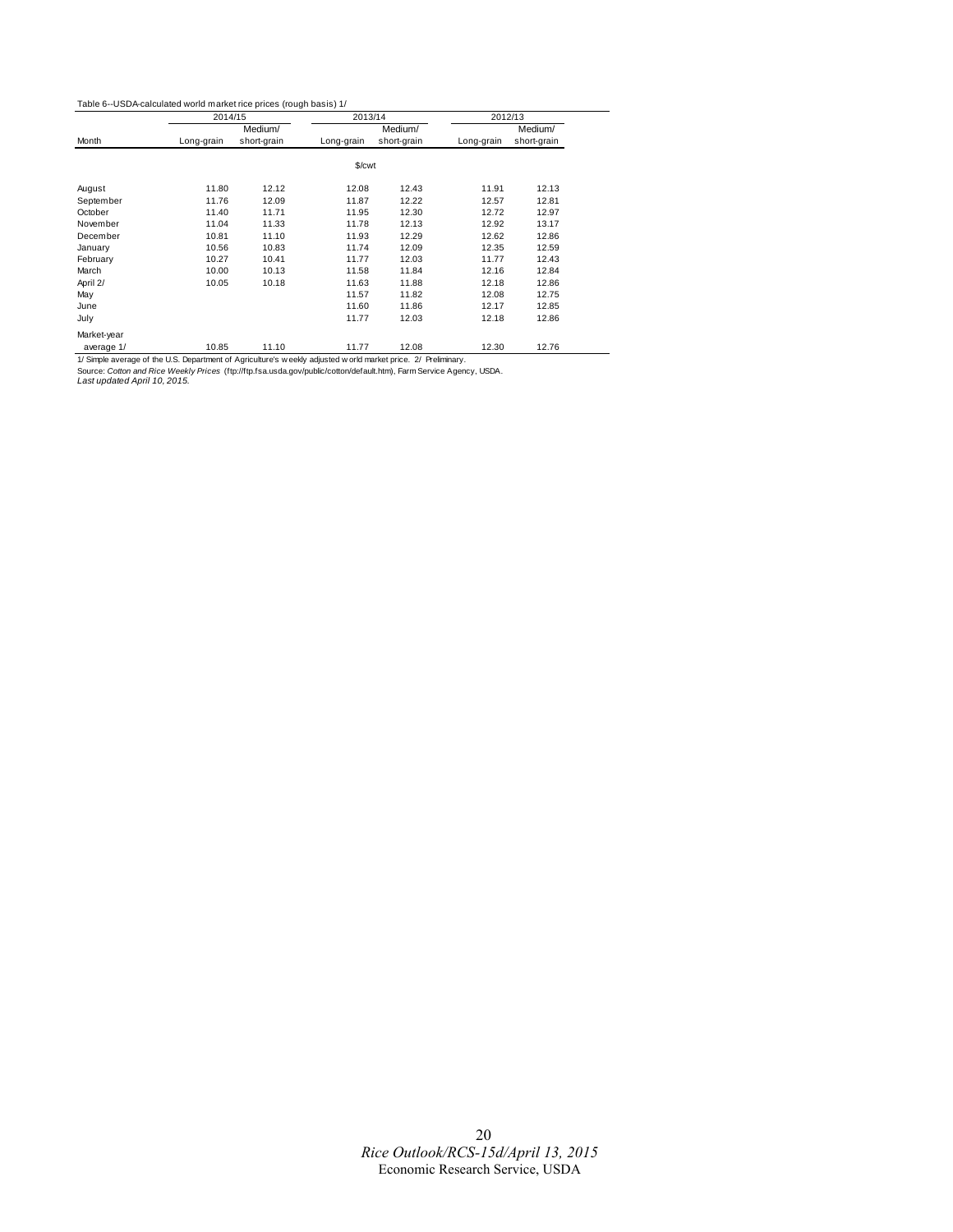|                                                                                                    | Market year   | Market year   |                   |         |         |         |         |  |
|----------------------------------------------------------------------------------------------------|---------------|---------------|-------------------|---------|---------|---------|---------|--|
| Country                                                                                            | 2014/15       | 2013/14       | 2013/14           | 2012/13 | 2011/12 | 2010/11 | 2009/10 |  |
| or                                                                                                 | through       | through       | market            | market  | market  | market  | market  |  |
| region                                                                                             | February 2015 | February 2014 | year              | year    | year    | year    | year    |  |
|                                                                                                    |               |               | 1,000 metric tons |         |         |         |         |  |
| <b>ASIA</b>                                                                                        | 396.4         | 356.1         | 646.8             | 624.8   | 541.5   | 529.8   | 563.9   |  |
| China                                                                                              | 2.7           | 1.9           | 3.2               | 2.7     | 3.6     | 3.1     | 3.8     |  |
| India                                                                                              | 64.4          | 82.2          | 138.7             | 129.3   | 110.5   | 96.5    | 94.8    |  |
| Pakistan                                                                                           | 13.4          | 15.6          | 26.5              | 17.7    | 15.2    | 17.3    | 19.4    |  |
| Thailand                                                                                           | 267.4         | 225.7         | 428.5             | 393.8   | 387.6   | 393.5   | 401.0   |  |
| Vietnam                                                                                            | 46.5          | 28.5          | 45.4              | 77.8    | 21.7    | 15.9    | 41.6    |  |
| Other                                                                                              | 2.0           | 2.3           | 4.5               | 3.6     | 2.8     | 3.6     | 3.4     |  |
| <b>EUROPE &amp; FORMER SOVIET UNION</b>                                                            | 7.3           | 6.5           | 11.8              | 12.0    | 14.3    | 12.5    | 9.4     |  |
| Italy                                                                                              | 4.6           | 4.3           | 8.0               | 7.5     | 5.2     | 7.5     | 6.2     |  |
| Spain                                                                                              | 0.9           | 0.7           | 1.2               | 2.3     | 4.7     | 3.8     | 1.6     |  |
| Russia                                                                                             | 0.0           | 0.0           | 0.0               | 0.0     | 0.0     | 0.0     | 0.0     |  |
| United Kingdom                                                                                     | 1.1           | 0.1           | 0.5               | 0.1     | 0.0     | 0.0     | 0.1     |  |
| Other                                                                                              | 0.7           | 1.4           | 2.0               | 2.1     | 4.3     | 1.2     | 1.5     |  |
| <b>WESTERN HEMISPHERE</b>                                                                          | 27.4          | 24.2          | 41.1              | 35.9    | 64.5    | 42.7    | 30.4    |  |
| Argentina                                                                                          | 3.8           | 2.5           | 3.9               | 5.5     | 3.4     | 2.7     | 2.5     |  |
| Brazil                                                                                             | 9.7           | 8.9           | 14.5              | 5.0     | 30.5    | 6.3     | 3.5     |  |
| Canada                                                                                             | 7.4           | 8.2           | 13.8              | 12.1    | 16.3    | 17.1    | 15.4    |  |
| Mexico                                                                                             | 0.6           | 0.5           | 1.2               | 1.0     | 1.1     | 1.3     | 6.1     |  |
| Uruguay                                                                                            | 3.4           | 3.7           | 5.3               | 12.3    | 13.2    | 15.4    | 2.9     |  |
| Other                                                                                              | 2.6           | 0.3           | 2.3               | 0.1     | 0.0     | 0.0     | 0.0     |  |
| <b>OTHER</b>                                                                                       | 23.3          | 32.0          | 40.3              | 1.9     | 1.0     | 3.5     | 5.5     |  |
| Egypt                                                                                              | 0.0           | 0.0           | 0.0               | 0.6     | 0.0     | 0.0     | 0.6     |  |
| United Arab Emirates                                                                               | 0.4           | 0.1           | 1.3               | 0.4     | 0.5     | 3.0     | 4.4     |  |
| Australia                                                                                          | 22.5          | 31.6          | 37.4              | 0.4     | 0.0     | 0.0     | 0.0     |  |
| Other                                                                                              | 0.4           | 0.3           | 1.6               | 0.4     | 0.4     | 0.5     | 0.4     |  |
| <b>TOTAL</b>                                                                                       | 454.4         | 418.8         | 740.0             | 674.6   | 621.2   | 588.6   | 609.2   |  |
| 1/ Columns labeled "market year" are total August-July imports reported by the U.S. Census Bureau. |               |               |                   |         |         |         |         |  |
| All data is reported on a product-weight basis. Categories may not sum to total due to rounding.   |               |               |                   |         |         |         |         |  |
| Source: U.S. Census Bureau, Department of Commerce.                                                |               |               |                   |         |         |         |         |  |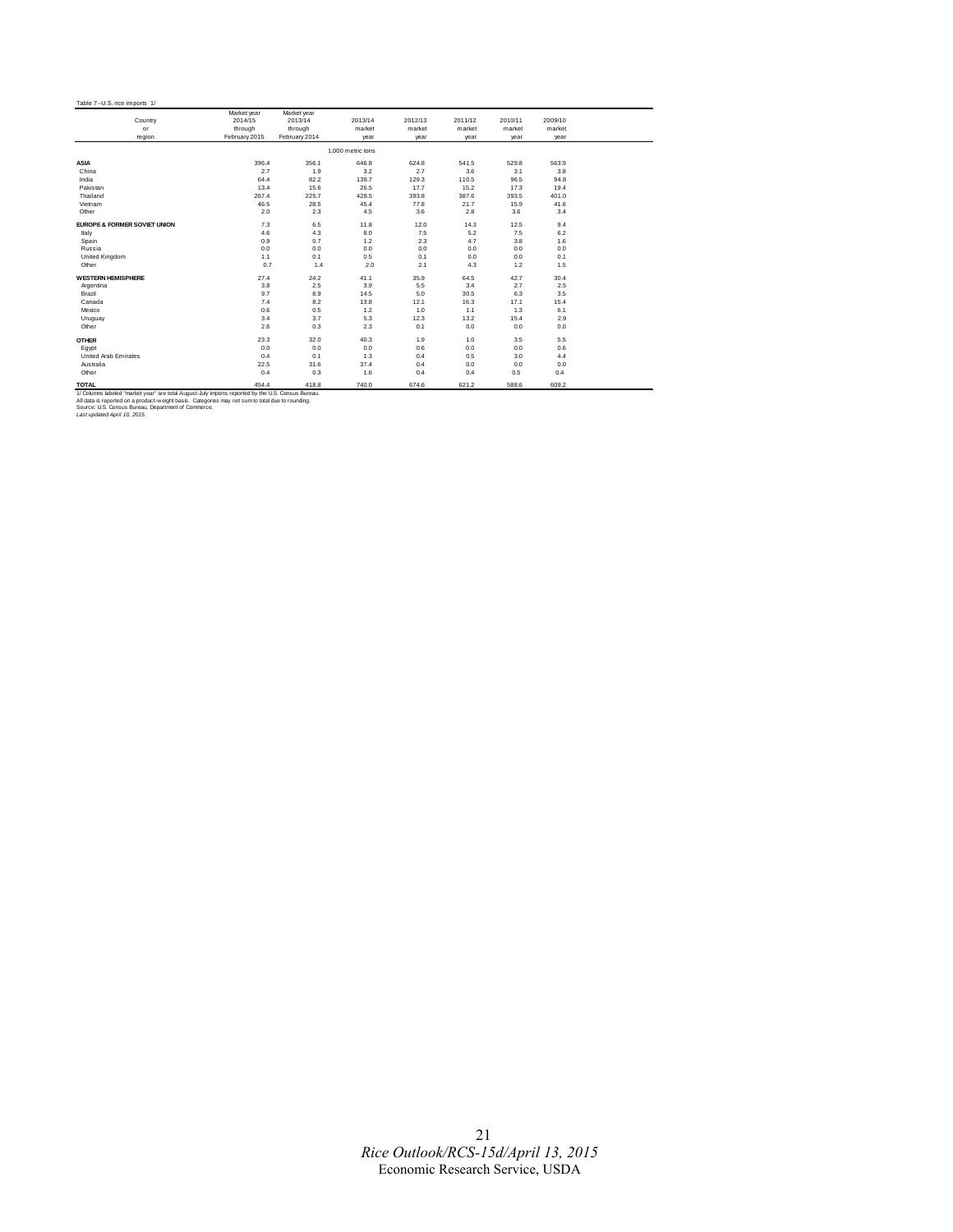| Table 8--U.S. commercial rice exports |  |
|---------------------------------------|--|

| Country                                |        | 2014/15                    | 2013/14                    | 2013/14<br>market | 2012/13<br>market | 2011/12<br>market | 2010/11<br>market | 2009/10           |
|----------------------------------------|--------|----------------------------|----------------------------|-------------------|-------------------|-------------------|-------------------|-------------------|
| or<br>region                           |        | through<br>Apr. 2, 2015 2/ | through<br>Apr. 3, 2014 2/ | year 1/           | year 1/           | year 1/           | year 1/           | market<br>year 1/ |
|                                        |        |                            |                            |                   |                   |                   |                   |                   |
|                                        |        |                            |                            |                   | 1,000 tons        |                   |                   |                   |
| <b>EUROPE &amp; FSU</b>                |        | 27.3                       | 35.2                       | 38.1              | 41.7              | 61.3              | 101.7             | 98.3              |
| European Union                         | ×      | 24.0 $"$                   | 28.3                       | 30.6              | 37.7              | 52.2              | 90.3              | 88.6              |
| Other Europe                           | ø<br>× | 2.1                        | 2.7                        | 2.9               | 1.1               | 5.5               | 5.3               | 2.6               |
| Former Soviet Union (FSU)              |        | 1.2                        | 4.2                        | 4.6               | 2.9               | 3.6               | 6.1               | 7.1               |
| NORTHEAST ASIA                         |        | 522.0                      | 436.4                      | 474.6             | 561.4             | 592.3             | 473.6             | 571.3             |
| Hong Kong                              |        | 0.2                        | 5.7                        | 6.2               | 6.2               | 2.6               | 0.6               | 1.1               |
| Japan                                  |        | 397.9                      | 332.2                      | 364.2             | 347.6             | 375.5             | 355.3             | 388.9             |
| South Korea                            |        | 86.7                       | 65.8                       | 72.1              | 145.1             | 148.6             | 100.6             | 79.4              |
| Taiwan                                 |        | 37.2                       | 32.7                       | 32.1              | 62.5              | 65.6              | 17.1              | 101.9             |
| OTHER ASIA, OCEANIA, & THE MIDDLE EAST |        | 491.8                      | 450.3                      | 605.8             | 463.6             | 499.9             | 641.8             | 751.5             |
| Australia                              |        | 4.4                        | 8.5                        | 10.4              | 9.1               | 10.0              | 15.8              | 26.2              |
| Iran                                   |        | 0.0                        | 0.0                        | 0.0               | 125.7             | 4.9               | 0.0               | 0.0               |
| Iraq                                   |        | 123.5                      | 101.1                      | 132.5             | 0.0               | 0.0               | 114.0             | 135.1             |
| <b>Israel</b>                          |        | 8.2                        | 16.2                       | 19.2              | 16.9              | 22.4              | 33.3              | 45.7              |
| Jordan                                 |        | 58.8                       | 83.6                       | 88.7              | 71.2              | 93.2              | 83.0              | 66.4              |
| Micronesia                             |        | 1.4                        | 1.4                        | 2.0               | 5.5               | 6.2               | 6.0               | 5.2               |
| New Zealand                            |        | 1.6                        | 3.2                        | 3.8               | 3.0               | 3.0               | 6.5               | 8.3               |
| Papua New Guinea<br>Saudi Arabia       |        | 0.0<br>82.4                | 0.0<br>77.4                | 0.0<br>90.9       | 0.0<br>122.8      | 0.0<br>107.1      | 9.4<br>118.0      | 37.9<br>108.5     |
| Singapore                              |        | 2.7                        | 6.4                        | 7.5               | 6.6               | 5.8               | 5.3               | 3.0               |
| Syria                                  |        | 0.0                        | 1.0                        | 1.0               | 0.0               | 21.9              | 13.6              | 15.9              |
| Turkey                                 | P      | г<br>192.5                 | 128.8                      | 219.5             | 75.4              | 189.8             | 200.3             | 267.0             |
| Rest of Asia, Oceania, and Middle East |        | 16.3                       | 22.7                       | 30.3              | 27.4              | 35.6              | 36.6              | 32.3              |
| AFRICA                                 |        | 63.2                       | 110.7                      | 110.8             | 249.1             | 179.6             | 432.4             | 117.4             |
| Algeria                                |        | 0.0                        | 0.0                        | 0.0               | 0.0               | 0.0               | 1.9               | 6.9               |
| Ghana                                  | ٠      | п<br>28.8                  | 52.7                       | 41.7              | 112.1             | 94.0              | 100.2             | 43.7              |
| Guinea--Connarky                       |        | 4.2                        | 2.9                        | 3.6               | 4.4               | 11.0              | 5.0               | 4.8               |
| Liberia                                |        | 0.4                        | 6.3                        | 6.3               | 15.5              | 26.7              | 38.5              | 8.4               |
| Libya                                  |        | 29.5                       | 47.5                       | 47.8              | 89.5              | 24.8              | 152.9             | 1.1               |
| Nigeria                                |        | 0.0                        | 0.0                        | 0.0               | 18.4              | 6.1               | 52.1              | 36.6              |
| Senegal                                |        | 0.0                        | 0.0                        | 0.0               | 0.0               | 0.0               | 49.8              | 0.0               |
| South Africa                           |        | 0.1                        | 1.0                        | 0.8               | 0.9               | 0.5               | 1.1               | 0.5               |
| Togo                                   |        | 0.0                        | 0.0                        | 0.0               | 0.0               | 0.0               | 23.9              | 0.0               |
| Other Africa                           |        | 0.2                        | 0.4                        | 10.6              | 8.3               | 16.5              | 7.0               | 15.4              |
| <b>WESTERN HEMISPHERE</b>              |        | 1.685.2                    | 1,426.0                    | 1,811.2           | 2,110.9           | 1,785.0           | 2,058.3           | 2,142.9           |
| Bahamas                                |        | 4.3                        | 4.3                        | 6.0               | 6.3               | 6.3               | 6.3               | 6.1               |
| Brazil                                 |        | 0.0                        | 0.1                        | 0.1               | 0.1               | 0.1               | 20.0              | 15.4              |
| Canada<br>Colombia                     |        | 102.9<br>212.6             | 52.0<br>80.2               | 138.6<br>138.9    | 145.8<br>150.1    | 147.7<br>0.1      | 148.6<br>0.2      | 166.8<br>0.2      |
| Costa Rica                             |        | 65.3                       | 52.0                       | 63.1              | 75.3              | 58.1              | 69.7              | 124.8             |
| Dominican Republic                     |        | 4.3                        | 6.2                        | 7.9               | 1.7               | 8.9               | 7.0               | 25.2              |
| El Salvador                            |        | 54.5                       | 47.0                       | 70.1              | 83.8              | 76.5              | 77.0              | 78.5              |
| Guatemala                              |        | 63.0                       | 65.6                       | 81.5              | 77.6              | 81.4              | 69.4              | 72.6              |
| Haiti                                  |        | 259.8                      | 244.4                      | 323.9             | 342.0             | 233.4             | 248.9             | 226.5             |
| Honduras                               |        | 94.8                       | 92.5                       | 142.4             | 122.4             | 140.0             | 136.8             | 119.3             |
| Jamaica                                |        | 0.7                        | 0.9                        | 1.2               | 1.2               | 11.6              | 25.5              | 20.2              |
| Leeward & Windward Islands             |        | 0.4                        | 1.6                        | 1.6               | 2.9               | 10.2              | 9.4               | 8.3               |
| Mexico                                 | P      | 608.4                      | 642.3                      | 690.7             | 749.5             | 803.7             | 848.5             | 775.1             |
| Netherlands Antilles                   |        | 3.0                        | 3.4                        | 4.6               | 4.7               | 4.7               | 4.8               | 5.2               |
| Nicaragua                              |        | 2.0<br>10.2                | 10.7<br>24.0               | 10.3<br>24.1      | 39.9<br>39.3      | 40.6<br>59.7      | 142.2             | 147.0             |
| Panama<br>Venezuela                    |        | 194.0                      | 33.1                       | 98.9              | 262.5             | 94.1              | 88.2<br>149.6     | 104.0<br>241.8    |
| Other Western Hemisphere               |        | 5.0                        | 65.7                       | 7.3               | 5.8               | 7.9               | 6.2               | 5.9               |
| <b>UNKNOWN</b>                         |        | 44.7                       | 53.8                       | 0.0               | 0.0               | 0.0               | 0.0               | 0.0               |
| <b>TOTAL</b>                           |        | 2.834.0                    | 2,606.2                    | 3,040.7           | 3,426.7           | 3,118.0           | 3,707.7           | 3,681.4           |
| the change of an advanced on the       |        |                            |                            |                   |                   |                   |                   |                   |

1/ Total August-July marketing year commercial shipments. 2/ Total commercial shipments and outstanding sales.<br>Source: *U.S. Export Sales,* Foreign Agricultural Service, USDA.<br>*Last updated April 10, 2015.*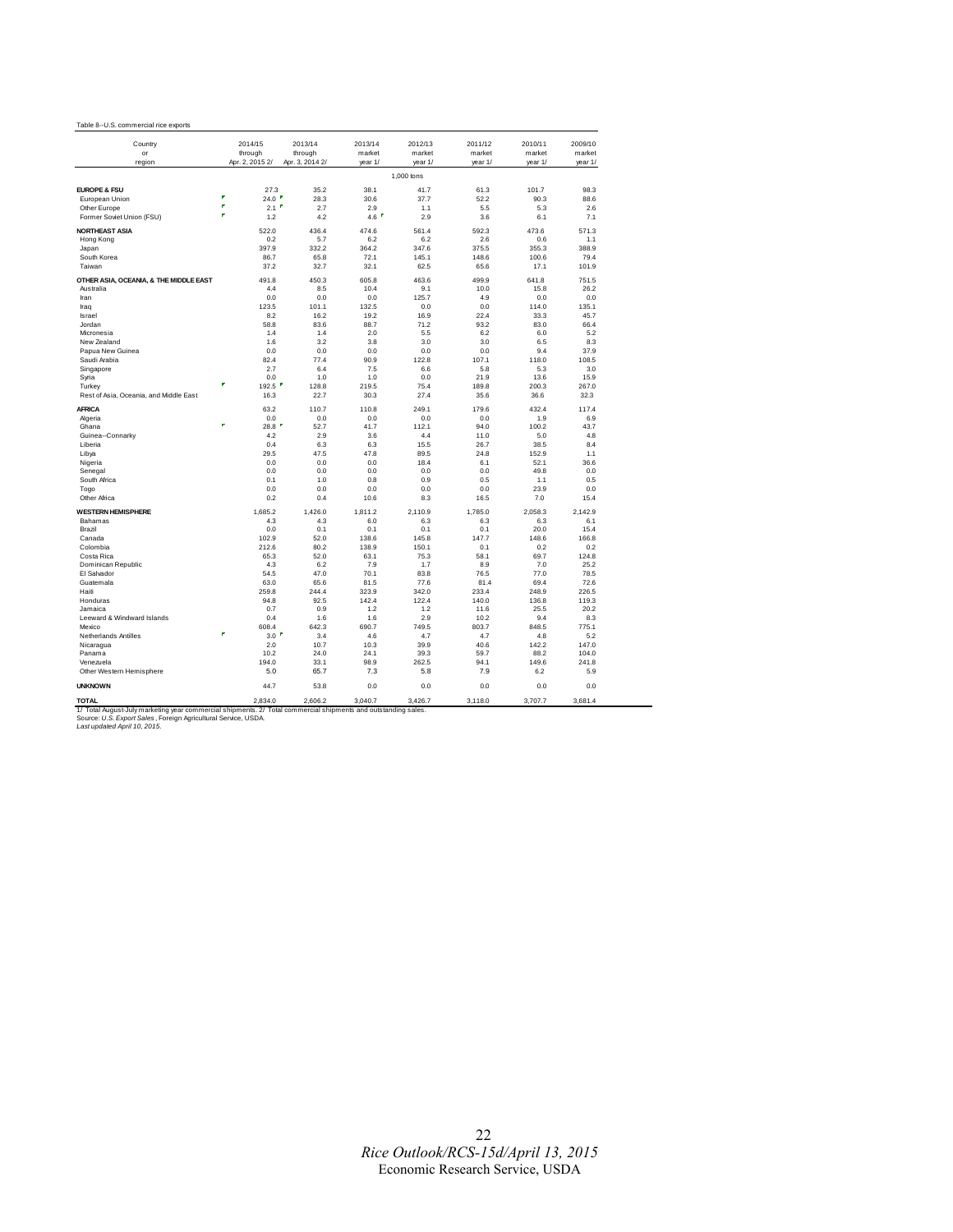| Table 9--U.S., Thailand, and Vietnam price quotes |
|---------------------------------------------------|
|---------------------------------------------------|

|                               |                         | <b>United States</b>   |                            |               |                   |                |            |                  |
|-------------------------------|-------------------------|------------------------|----------------------------|---------------|-------------------|----------------|------------|------------------|
| Month or<br>market            | Southern                | Southern               | California<br>medium-grain | 100%          | Thailand 5/<br>5% | 15%            | A.16/      | Vietnam 7/<br>5% |
| year 1/                       | long-grain<br>milled 2/ | long-grain<br>rough 3/ | milled 4/                  | Grade B       | Parboiled         | <b>Brokens</b> | Super      | <b>Brokens</b>   |
|                               |                         |                        |                            |               |                   |                |            |                  |
|                               |                         |                        |                            | \$/metric ton |                   |                |            |                  |
| 2005/06                       | 334                     | 192                    | 440                        | 301           | 293               | 284            | 216        | 259              |
| 2006/07                       | 407                     | 237                    | 494                        | 320           | 317               | 302            | 243        | 292              |
| 2007/08                       | 621                     | 368                    | 650                        | 551           | 570               | 334            | 454        | 620              |
| 2008/09                       | 610                     | 356                    | 1075                       | 609           | 616               | 532            | 342        | 456              |
| 2009/10                       | 506                     | 316                    | 747                        | 532           | 544               | 472            | 350        | 397              |
| Aug. 2010                     | 413                     | 240                    | 675                        | 472           | 489               | 425            | 367        | 410              |
| Sep. 2010                     | 450                     | 265                    | 705                        | 494           | 522               | 458            | 412        | 458              |
| Oct. 2010                     | 540                     | 327                    | 750                        | 501           | 533               | 465            | 428        | 468              |
| Nov. 2010                     | 584                     | 320                    | 811                        | 534           | 543               | 499            | 427        | 493              |
| Dec. 2010                     | 595                     | 309                    | 827                        | 550           | 536               | 513            | 411        | 496              |
| Jan. 2011                     | 579                     | 319                    | 827                        | 534           | 528               | 496            | 404        | 480              |
| Feb. 2011                     | 540                     | 330                    | 827                        | 538           | 532               | 495            | 418        | 469              |
| Mar. 2011                     | 509                     | 307                    | 827                        | 509           | 506               | 473            | 408        | 455              |
| Apr. 2011                     | 497                     | 283                    | 827                        | 500           | 501               | 467            | 409        | 475              |
| May 2011                      | 502<br>522              | 280<br>288             | 827<br>827                 | 498<br>531    | 500<br>522        | 466<br>496     | 421<br>428 | 476<br>463       |
| June 2011<br><b>July 2011</b> | 557                     | 314                    | 827                        | 557           | 553               | 523            | 448        | 506              |
|                               |                         |                        |                            |               |                   |                |            |                  |
| 2010/11                       | 524                     | 298                    | 793                        | 518           | 522               | 481            | 415        | 471              |
| Aug. 2011                     | 604                     | 338                    | 822                        | 576           | 579               | 543            | 463        | 555              |
| Sep. 2011                     | 648                     | 373                    | 816                        | 614           | 617               | 577            | 487        | 568              |
| Oct. 2011                     | 617                     | 366                    | 816                        | 615           | 602               | 581            | 488        | 573              |
| Nov. 2011<br>Dec 2011         | 586<br>549              | 348<br>325             | 763<br>720                 | 629<br>608    | 609<br>588        | 599<br>577     | 550<br>548 | 554<br>498       |
| Jan. 2012                     | 526                     | 325                    | 772                        | 557           | 540               | 539            | 515        | 448              |
| Feb 2012                      | 517                     | 323                    | 772                        | 552           | 548               | NQ             | 517        | 426              |
| Mar. 2012                     | 507                     | 315                    | 744                        | 563           | 576               | <b>NQ</b>      | 526        | 413              |
| Apr. 2012                     | 507                     | 320                    | 728                        | 554           | 582               | NQ             | 526        | 437              |
| May 2012                      | 540                     | 344                    | 736                        | 614           | 616               | NQ             | 562        | 426              |
| June 2012                     | 554                     | 345                    | 739                        | 612           | 607               | 590            | 548        | 415              |
| <b>July 2012</b>              | 564                     | 349                    | 744                        | 587           | 576               | 566            | 520        | 408              |
| 2011/12                       | 560                     | 339                    | 764                        | 590           | 587               | 572            | 521        | 477              |
| Aug. 2012                     | 576                     | 366                    | 755                        | 579           | 586               | 555            | 509        | 433              |
| Sep. 2012                     | 590                     | 374                    | 750                        | 579           | 591               | 551            | 512        | 455              |
| Oct. 2012                     | 593                     | 365                    | 741                        | 571           | 586               | 539            | 519        | 450              |
| Nov. 2012                     | 595                     | 360                    | 739                        | 573           | 590               | 535            | 523        | 449              |
| Dec. 2012                     | 595                     | 360                    | 728                        | 569           | 566               | 535            | 521        | 414              |
| Jan. 2013                     | 607                     | 360                    | 705                        | 575           | 573               | 540            | 530        | 405              |
| Feb. 2013                     | 621                     | 370                    | 705                        | 575           | 574               | 542            | 534        | 400              |
| Mar. 2013                     | 632                     | 371                    | 705                        | 573           | 564               | 536            | 533        | 399              |
| Apr. 2013                     | 644                     | 375                    | 705                        | 571           | 553               | 535            | 530        | 383              |
| May 2013                      | 661                     | 377                    | 691                        | 558           | 552               | 514            | 511        | 376              |
| June 2013                     | 639                     | 389                    | 661                        | 536<br>519    | 546               | 489            | 492        | 369              |
| July 2013                     | 625                     | 394                    | 661                        |               | 538               | 459            | 462        | 389              |
| 2012/13                       | 615                     | 372                    | 712                        | 565           | 568               | 528            | 515        | 410              |
| Aug. 2013                     | 609                     | 386                    | 661                        | 493           | 507               | 430            | 428        | 391              |
| Sep. 2013                     | 608                     | 385                    | 661                        | 461           | 462               | 418            | 416        | 363              |
| Oct. 2013                     | 601                     | 380                    | 656                        | 445           | 450               | 399            | 391        | 395              |
| Nov. 2013                     | 591                     | 380                    | 639                        | 433           | 449               | 395            | 385        | 403              |
| Dec. 2013                     | 595                     | 380                    | 632                        | 428           | 449               | 394            | 370        | 427              |
| Jan. 2014                     | 590                     | 380                    | 686                        | 418           | 442               | 360            | 310        | 404              |
| Feb. 2014                     | 579                     | 380                    | 843                        | 423           | 447               | 370            | 313        | 398              |
| Mar. 2014                     | 584                     | 380                    | 987                        | 416           | 431               | 377            | 314        | 388              |
| Apr. 2014                     | 584                     | 380                    | 1,058                      | 401           | 409               | 373            | 306        | 385              |
| May 2014                      | 584                     | 380                    | 1,014                      | 399           | 403               | 368            | 303        | 403              |
| June 2014<br><b>July 2014</b> | 577<br>557              | 380<br>365             | 992<br>966                 | 405<br>421    | 416<br>429        | 372<br>NQ      | 321<br>333 | 406<br>431       |
| 2013/14                       | 588                     | 380                    | 816                        | 428           | 441               | 386            | 349        | 399              |
| Aug. 2014                     | 553                     | 329                    | 940                        | 447           | 441               | NQ             | 339        | 454              |
| Sep. 2014                     |                         |                        |                            | 449           | 437               | NQ             |            | 450              |
|                               | 540                     | 325                    | 935                        |               |                   |                | 336        |                  |
| Oct. 2014                     | 530                     | 320                    | 948                        | 446           | 432               | NQ             | 330        | 440              |
| Nov. 2014                     | 530                     | 308                    | 893                        | 434           | 419               | NQ             | 332        | 420              |
| Dec. 2014                     | 520                     | 303                    | 893                        | 424           | 411               | 403            | 326        | 392              |
| Jan. 2015                     | 507                     | 284                    | 865                        | 423           | 410               | 403            | 326        | 374              |
| Feb. 2015                     | 481                     | 263                    | 843                        | 421           | 410               | 400            | 326        | 355              |
| Mar. 2015 8/                  | 485                     | 260                    | 831                        | 413           | 400               | 387            | 327        | 367              |
| Apr. 2015 9/                  | NQ                      | NQ                     | NQ                         | 409           | 393               | 377            | 327        | NQ               |

NQ = No quotes. 1/ Simple average of weekly quotes. Market year average prices are simple average of monthly prices.<br>2/ Number 2, 4-percent brokens, sacked, free alongside vessel, U.S. Gulf Port.

2014/15 9/ 518 299 894 430 417 394 330 407

To convert to a free on board vessel price add \$15 per ton. 3/ Bulk, free on board vessel, New Orleans, LA.

4/ Number 1, maximum 4-percent brokens, package quality for domestic sales, bulk, free on board truck, California

mill, mid-point of reported price range. *Note: This price series was previously reported as sacked or bagged.*<br>5/ Nominal price quotes , long-grain, sacked, free on board vessel, Bangkok, Thailand.<br>6/ 100-percent brokens,

Sources: U.S. and Vietnam prices, *Creed Rice Market Report;* Thailand prices, *Weekly Rice Price Update,* U.S.<br>Agricultural Office, Bangkok, Thailand (www.fas.usda.gov).<br>*Updated April 10, 2015.* 

23

*Rice Outlook/RCS-15d/April 13, 2015*  Economic Research Service, USDA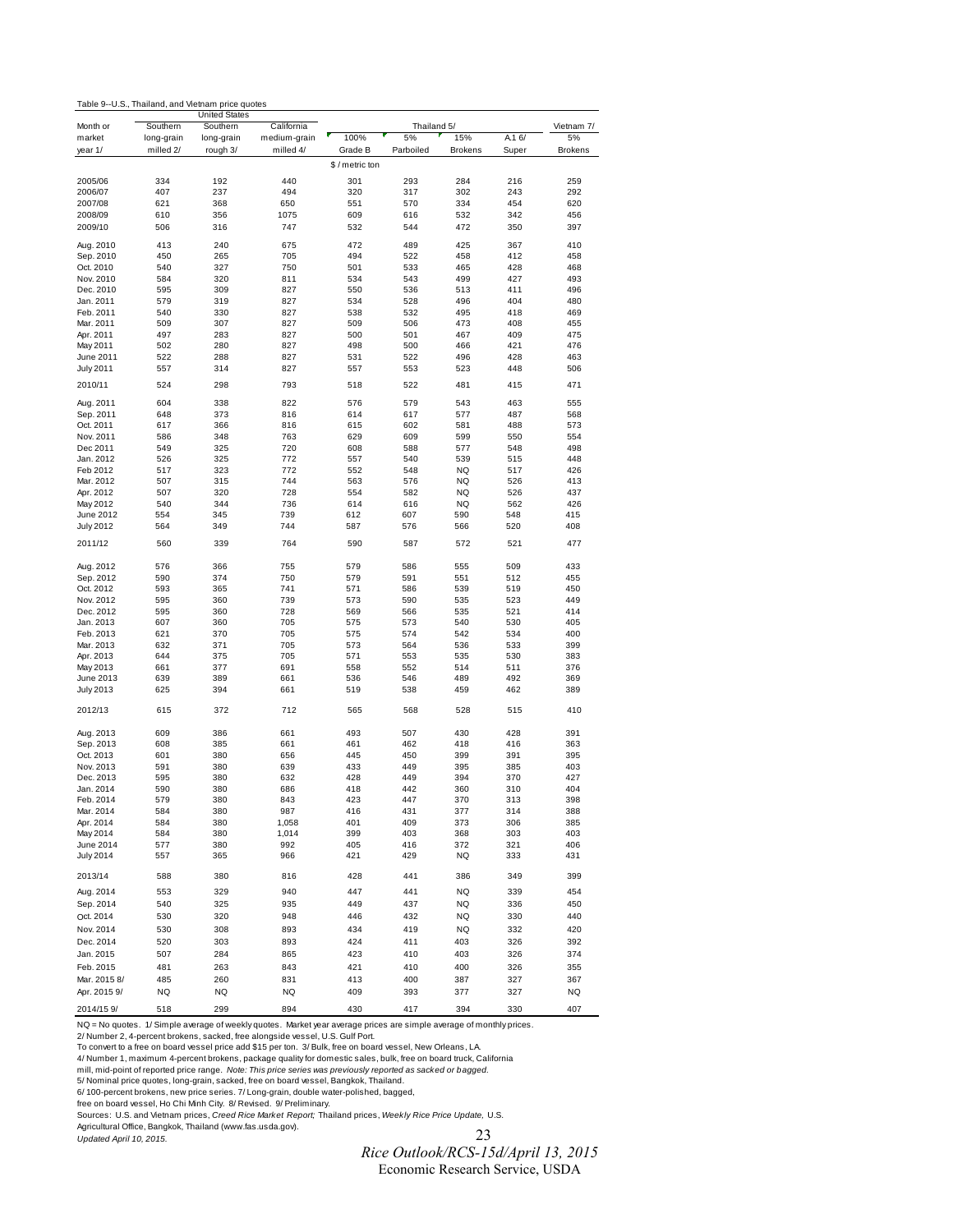| Table 10--Global rice producers: annual production, monthly revisions, and annual changes 1/ |         |         |         | 2013/14 2/  |                   |         |         | 2014/15 2/              |                |
|----------------------------------------------------------------------------------------------|---------|---------|---------|-------------|-------------------|---------|---------|-------------------------|----------------|
|                                                                                              |         | March   | April   | Monthly     | Annual            | March   | April   | Monthly                 | Annual         |
| Country                                                                                      | 2012/13 | 2015    | 2015    | revisions   | changes           | 2015    | 2015    | revisions               | changes        |
|                                                                                              |         |         |         |             | 1,000 metric tons |         |         |                         |                |
| Afghanistan                                                                                  | 357     | 455     | 455     | $\bf{0}$    | 98                | 500     | 500     | $\mathbf 0$             | 45             |
| Argentina                                                                                    | 1,014   | 1,027   | 1.027   | $\mathbf 0$ | 13                | 975     | 975     | $\mathbf 0$             | $-52$          |
| Australia                                                                                    | 836     | 600     | 600     | $\mathbf 0$ | $-236$            | 504     | 504     | $\mathbf 0$             | $-96$          |
| Bangladesh                                                                                   | 33,820  | 34,390  | 34,390  | $\mathbf 0$ | 570               | 34,600  | 34,600  | $\mathbf 0$             | 210            |
| Brazil                                                                                       | 8,037   | 8,300   | 8,300   | $^{\circ}$  | 263               | 8,300   | 8,300   | $\mathbf 0$             | $\mathbf 0$    |
| Burma                                                                                        | 11,715  | 11,957  | 11,957  | $\mathbf 0$ | 242               | 12,150  | 12,150  | $\mathbf 0$             | 193            |
| Cambodia                                                                                     | 4,670   | 4,725   | 4,725   | 0           | 55                | 4,700   | 4,700   | $\mathbf 0$             | $-25$          |
| China                                                                                        | 143,000 | 142,530 | 142,530 | 0           | $-470$            | 144,500 | 144,500 | 0                       | 1,970          |
| Colombia                                                                                     | 1,307   | 1,310   | 1,310   | $\mathbf 0$ | 3                 | 1,300   | 1,220   | $-80$                   | $-90$          |
| Cote d'Ivoire                                                                                | 471     | 520     | 493     | $-27$       | 22                | 520     | 500     | $-20$                   | $\overline{7}$ |
| Cuba                                                                                         | 417     | 423     | 423     | 0           | 6                 | 455     | 455     | 0                       | 32             |
| Dominican Republic                                                                           | 492     | 536     | 536     | $\mathbf 0$ | 44                | 552     | 552     | $\mathbf 0$             | 16             |
| Ecuador                                                                                      | 775     | 790     | 790     | $\mathbf 0$ | 15                | 800     | 772     | $-28$                   | $-18$          |
| Egypt                                                                                        | 4,675   | 4,750   | 4,750   | $\mathbf 0$ | 75                | 4,500   | 4,530   | 30                      | $-220$         |
| European Union                                                                               | 2,100   | 1,965   | 1,923   | $-42$       | $-177$            | 1,974   | 1,881   | $-93$                   | $-42$          |
| Ghana                                                                                        | 289     | 352     | 289     | $-63$       | 0                 | 330     | 300     | $-30$                   | 11             |
| Guinea                                                                                       | 1,267   | 1,355   | 1,355   | $\mathbf 0$ | 88                | 1,452   | 1,301   | $-151$                  | $-54$          |
| Guyana                                                                                       | 422     | 536     | 536     | $\mathbf 0$ | 114               | 633     | 633     | $\mathbf 0$             | 97             |
| India                                                                                        | 105,240 | 106,540 | 106,540 | 0           | 1,300             | 102,500 | 102,500 | $\mathbf 0$             | $-4,040$       |
| Indonesia                                                                                    | 36,550  | 36,300  | 36,300  | $\mathbf 0$ | $-250$            | 36,500  | 36,300  | $-200$                  | $\mathbf 0$    |
| Iran                                                                                         | 1,535   | 1,650   | 1,650   | $\mathbf 0$ | 115               | 1,683   | 1,683   | $\mathbf 0$             | 33             |
| Japan                                                                                        | 7,756   | 7,832   | 7,832   | 0           | 76                | 7,679   | 7,679   | $\mathbf 0$             | $-153$         |
| Korea, North                                                                                 | 1,740   | 1,880   | 1,880   | $\mathbf 0$ | 140               | 1,700   | 1,700   | $\mathbf 0$             | $-180$         |
| Korea, South                                                                                 | 4,006   | 4,230   | 4,230   | $\mathbf 0$ | 224               | 4,241   | 4,241   | $\mathbf 0$             | 11             |
| Laos                                                                                         | 1,655   | 1,465   | 1,465   | $\pmb{0}$   | $-190$            | 1,550   | 1,550   | $\mathbf 0$             | 85             |
| Liberia                                                                                      | 188     | 150     | 150     | 0           | $-38$             | 189     | 149     | $-40$                   | $-1$           |
| Madagascar                                                                                   | 2,913   | 2,311   | 2,311   | $\mathbf 0$ | $-602$            | 2,752   | 2,752   | $\mathbf 0$             | 441            |
| Malaysia                                                                                     | 1,694   | 1,755   | 1,755   | 0           | 61                | 1,800   | 1,800   | $\mathbf 0$             | 45             |
| Mali                                                                                         | 1,250   | 1,438   | 1,438   | $\mathbf 0$ | 188               | 1,350   | 1,463   | 113                     | 25             |
| Mexico                                                                                       | 131     | 131     | 131     | $\mathbf 0$ | $\mathbf 0$       | 155     | 158     | 3                       | 27             |
| Mozambique                                                                                   | 96      | 228     | 228     | 0           | 132               | 228     | 223     | -5                      | $-5$           |
| Nepal                                                                                        | 3,000   | 3,361   | 3,361   | $\mathbf 0$ | 361               | 3,100   | 3,100   | $\mathbf 0$             | $-261$         |
| Nigeria                                                                                      | 2,370   | 2,772   | 2,772   | 0           | 402               | 2,550   | 2,550   | 0                       | $-222$         |
| Pakistan                                                                                     | 5,800   | 6,700   | 6,700   | $\mathbf 0$ | 900               | 6,500   | 6,900   | 400                     | 200            |
| Peru                                                                                         | 2,100   | 2,156   | 2,156   | $\mathbf 0$ | 56                | 2,100   | 2,150   | 50                      | $-6$           |
| Philippines                                                                                  | 11,428  | 11,858  | 11,858  | $\mathbf 0$ | 430               | 12,200  | 12,200  | $\mathbf 0$             | 342            |
| Russia                                                                                       | 684     | 608     | 608     | $^{\circ}$  | $-76$             | 680     | 682     | $\overline{\mathbf{c}}$ | 74             |
| Sierra Leone                                                                                 | 719     | 791     | 791     | $\mathbf 0$ | 72                | 693     | 728     | 35                      | $-63$          |
| Sri Lanka                                                                                    | 2,675   | 2,840   | 2,840   | $\mathbf 0$ | 165               | 2,850   | 2,850   | $\mathbf 0$             | 10             |
| Taiwan                                                                                       | 1,190   | 1,113   | 1,217   | 104         | 27                | 1,131   | 1,100   | $-31$                   | $-117$         |
| Tanzania                                                                                     | 1,189   | 1,327   | 1,149   | $-178$      | $-40$             | 1,386   | 1,386   | $\mathbf 0$             | 237            |
| Thailand                                                                                     | 20,200  | 20,460  | 20,460  | $\mathbf 0$ | 260               | 19,150  | 19,150  | $\mathbf 0$             | $-1,310$       |
| Turkey                                                                                       | 483     | 500     | 500     | $\bf{0}$    | 17                | 460     | 460     | $\mathbf 0$             | $-40$          |
| Uganda                                                                                       | 138     | 147     | 139     | -8          | $\mathbf{1}$      | 150     | 143     | $-7$                    | $\overline{4}$ |
| <b>United States</b>                                                                         | 6,348   | 6,117   | 6,117   | 0           | $-231$            | 7,068   | 7,068   | $\mathbf 0$             | 951            |
|                                                                                              | 952     | 944     | 944     | $\mathbf 0$ | -8                | 1,022   | 1,022   | $\mathbf 0$             | 78             |
| Uruguay<br>Venezuela                                                                         | 385     | 385     | 385     | 0           | 0                 | 380     | 380     | $\mathbf 0$             | $-5$           |
| Vietnam                                                                                      | 27,537  | 28,161  | 28,161  | 0           | 624               | 28,250  | 28,050  | $-200$                  | $-111$         |
|                                                                                              |         |         |         |             |                   |         |         |                         |                |
| Subtotal                                                                                     | 467,616 | 472,671 | 472,457 | $-214$      | 4,841             | 470,742 | 470,490 | $-252$                  | $-1,967$       |
| Others                                                                                       | 4,325   | 4,409   | 4,423   | 14          | 98                | 4,114   | 4,106   | $-8$                    | $-317$         |
| World total                                                                                  | 471.941 | 477.080 | 476.880 | $-200$      | 4.939             | 474.856 | 474.596 | $-260$                  | $-2.284$       |

 $\overline{\phantom{0}}$ 

-- » Not available. 1/ Market year production on a milled basis. 2/ Projected.<br>Source: Production, Supply, & Distribution Online Data Base, FAS/USDA, http://www.fas.usda.gov/psdonline/psdHome.aspx.<br>Updated April 10, 2015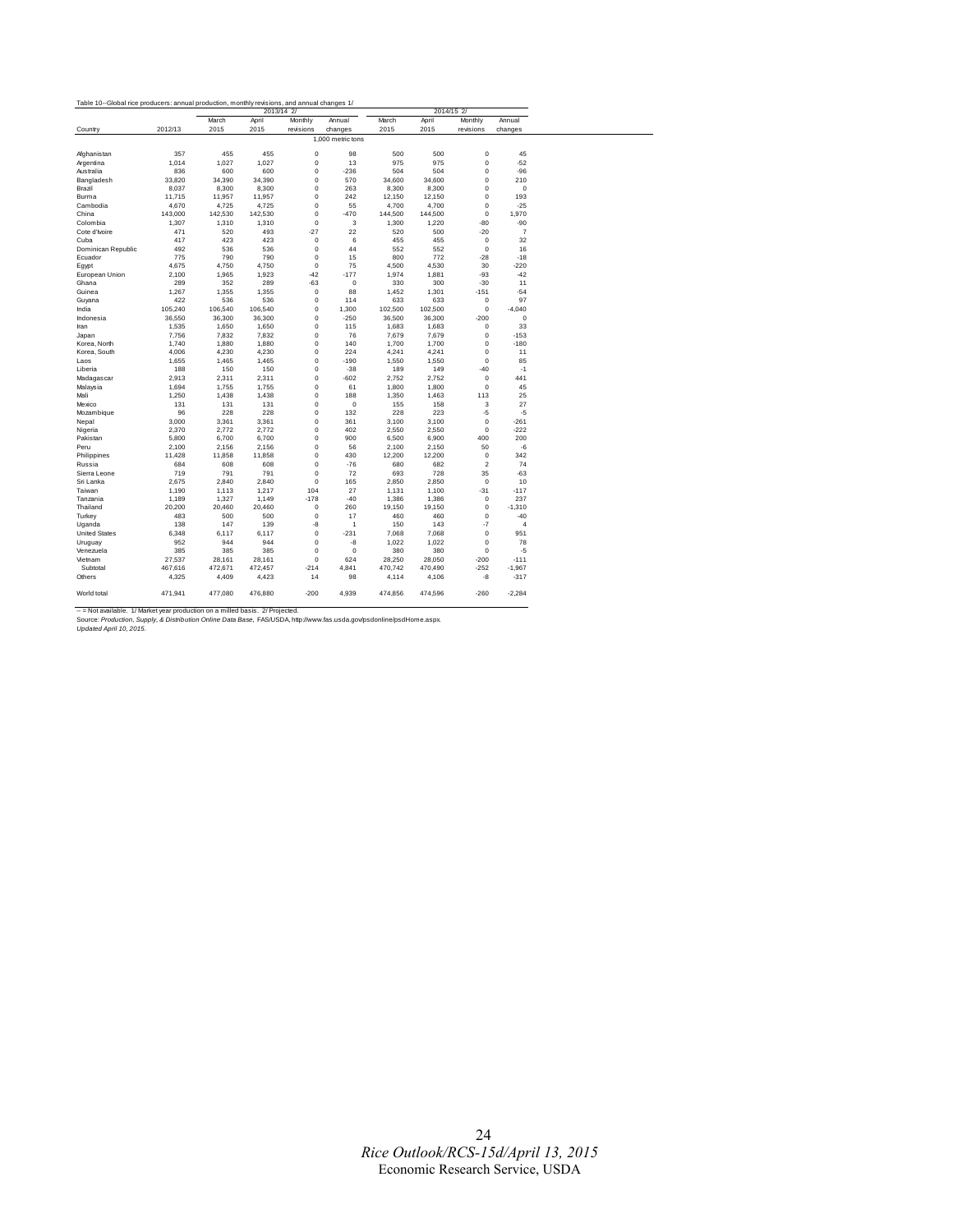|                      |           |             | 2014   |             |                                  |        |        | 2015 1/     |                |
|----------------------|-----------|-------------|--------|-------------|----------------------------------|--------|--------|-------------|----------------|
|                      |           | March       | April  | Monthly     | Annual                           | March  | April  | Monthly     | Annual         |
| Country              | ٠<br>2013 | 2015        | 2015   | revisions   | changes                          | 2015   | 2015   | revisions   | changes        |
|                      |           |             |        |             | 1,000 metric tons (milled basis) |        |        |             |                |
| Argentina            | 526       | 494         | 494    | $\mathbf 0$ | $-32$                            | 580    | 580    | 0           | 86             |
| Australia            | 460       | 404         | 404    | $\mathbf 0$ | $-56$                            | 400    | 400    | 0           | $-4$           |
| Brazil               | 830       | 850         | 850    | $\mathbf 0$ | 20                               | 800    | 800    | 0           | $-50$          |
| Burma                | 1.163     | 1.663       | 1.663  | $\mathbf 0$ | 500                              | 1.600  | 1,600  | 0           | $-63$          |
| Cambodia             | 1,075     | 1,000       | 1,000  | $\mathbf 0$ | $-75$                            | 1,200  | 1,200  | $\mathbf 0$ | 200            |
| China                | 447       | 393         | 393    | $\mathbf 0$ | $-54$                            | 400    | 400    | 0           | $\overline{7}$ |
| Cote d'Ivoire        | 34        | 30          | 30     | $\mathbf 0$ | $-4$                             | 30     | 30     | 0           | $\mathbf 0$    |
| Ecuador              | 50        | 50          | 50     | $\mathbf 0$ | $\mathbf 0$                      | 50     | 50     | 0           | $\mathbf 0$    |
| Eqypt                | 700       | 600         | 600    | $\mathbf 0$ | $-100$                           | 500    | 250    | $-250$      | $-350$         |
| European Union       | 203       | 284         | 284    | $\mathbf 0$ | 81                               | 220    | 220    | 0           | $-64$          |
| Guinea               | 80        | 100         | 100    | $\mathbf 0$ | 20                               | 100    | 70     | $-30$       | $-30$          |
| Guyana               | 346       | 500         | 500    | $\mathbf 0$ | 154                              | 500    | 500    | 0           | $\mathbf 0$    |
| India                | 10,480    | 10,901      | 10,901 | $\Omega$    | 421                              | 9,000  | 9.000  | $\Omega$    | $-1,901$       |
| Japan                | 107       | 200         | 63     | $-137$      | $-44$                            | 200    | 75     | $-125$      | 12             |
| Kazakhstan           | 50        | 35          | 35     | $\Omega$    | $-15$                            | 40     | 40     | 0           | 5              |
| Pakistan             | 4.126     | 3.400       | 3.300  | $-100$      | $-826$                           | 3.900  | 3.900  | 0           | 600            |
| Paraguay             | 365       | 350         | 350    | $\mathbf 0$ | $-15$                            | 400    | 400    | 0           | 50             |
| Peru                 | 50        | 70          | 70     | $\mathbf 0$ | 20                               | 70     | 70     | 0           | $\mathbf 0$    |
| Russia               | 140       | 187         | 187    | $\mathbf 0$ | 47                               | 140    | 140    | $\mathbf 0$ | $-47$          |
| Senegal              | 20        | 10          | 10     | $\mathbf 0$ | $-10$                            | 10     | 10     | 0           | $\mathbf 0$    |
| South Africa         | 56        | 45          | 114    | 69          | 58                               | 45     | 100    | 55          | $-14$          |
| Sri Lanka            | 10        | $\mathbf 0$ | 0      | $\mathbf 0$ | $-10$                            | 20     | 20     | 0           | 20             |
| Suriname             | 30        | 35          | 35     | $\mathbf 0$ | 5                                | 35     | 35     | 0           | $\mathbf 0$    |
| Tanzania             | 55        | 30          | 30     | $\mathbf 0$ | $-25$                            | 30     | 30     | 0           | $\mathbf 0$    |
| Thailand             | 6.722     | 10.969      | 10.969 | $\mathbf 0$ | 4.247                            | 11,000 | 11,000 | 0           | 31             |
| Turkev               | 8         | 20          | 20     | $\mathbf 0$ | 12                               | 30     | 30     | 0           | 10             |
| Uganda               | 70        | 40          | 40     | $\mathbf 0$ | $-30$                            | 40     | 40     | 0           | $\mathbf 0$    |
| <b>United States</b> | 3.293     | 3.042       | 3.042  | $\mathbf 0$ | $-251$                           | 3.400  | 3.450  | 50          | 408            |
| Uruguay              | 939       | 957         | 957    | $\mathbf 0$ | 18                               | 950    | 950    | $\mathbf 0$ | $-7$           |
| Vennezuela           | 250       | 200         | 200    | $\mathbf 0$ | $-50$                            | 180    | 180    | 0           | $-20$          |
| Vietnam              | 6.700     | 6,325       | 6,325  | $\Omega$    | $-375$                           | 6,700  | 6.700  | $\Omega$    | 375            |
| Subtotal             | 39.385    | 43.184      | 43.016 | $-168$      | 3.631                            | 42,570 | 42.270 | $-300$      | $-746$         |
| Other                | 70        | 40          | 41     | 1           | $-30$                            | 47     | 56     | 9           | 15             |
| World total          | 39,455    | 43,224      | 43,057 | $-167$      | 3,602                            | 42,617 | 42,326 | $-291$      | $-731$         |
| U.S. Share           | 8.3%      | 7.0%        | 7.1%   | --          | ٠.                               | 8.0%   | 8.2%   | --          | ٠.             |

-- Not available. Note: All trade data are reported on a calendar year basis.<br>1/ Projected.<br>Source: *Production, Supply, & Distribution Online Data B*ase, FAS/USDA, http://www.fas.usda.gov/psdonline/psdHome.aspx.<br>Last up